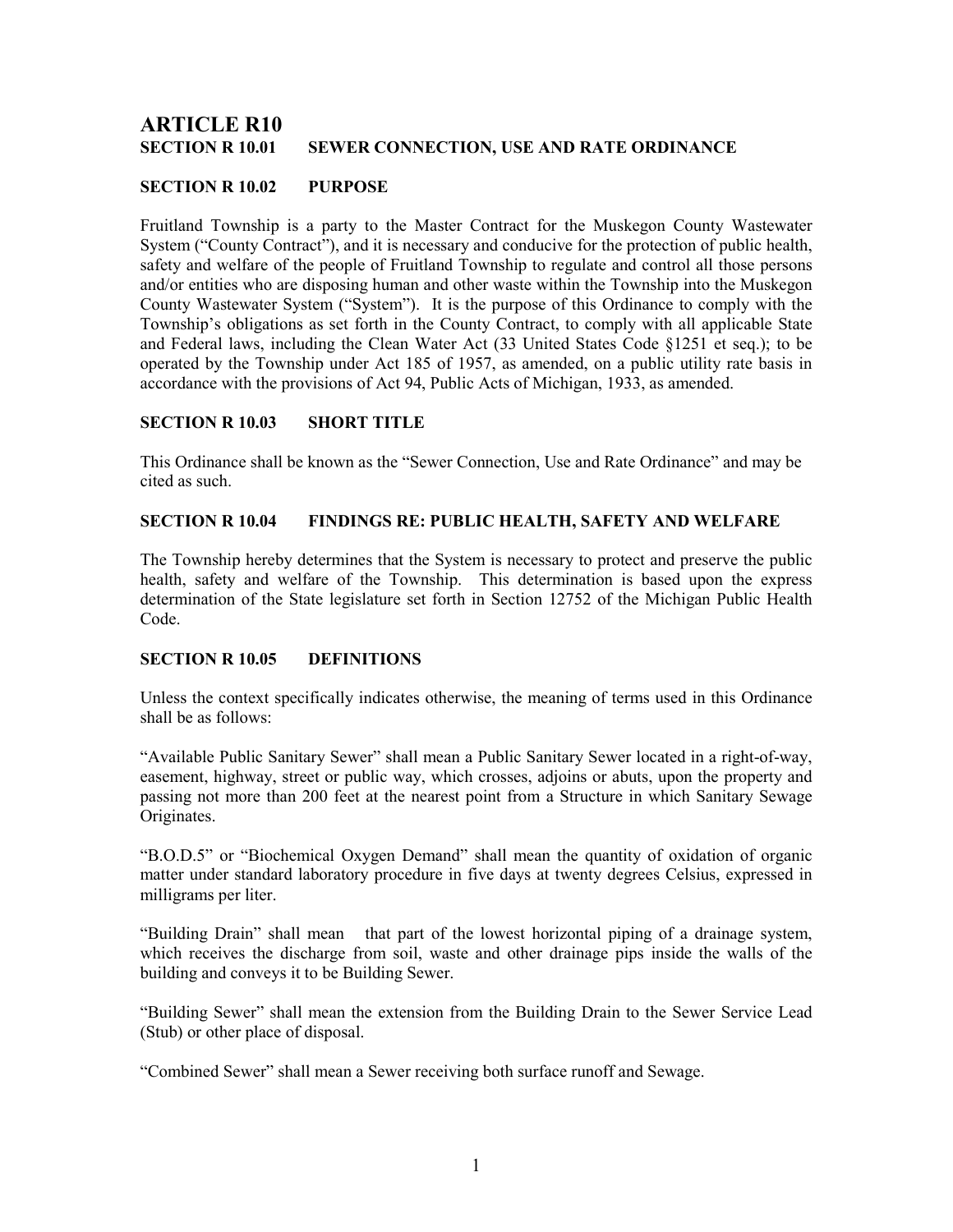"Connection Fee" shall mean the charge imposed by the Township to regulate the connection of a Building Sewer, either directly or indirectly, to the Public Sewer System. This fee represents (a) the proportional cost attributable to each Structure in which Sanitary Sewage Originates to regulate access to the Public Sewer System and ensures that sufficient capacity exists to accommodate the additional use without overburdening the Public Sewer System or adversely affecting the Township's ability to provide service to the Public Sewer System's existing and future customers' and (b) the benefit to the owner of a Structure in which Sanitary Sewage Originates derived from the connection to the Public Sewer System including, but not limited to, eliminating or reducing the risk of failure of private Sewage Disposal Facilities and the contamination of ground water. See also Direct Connection and Indirect Connection.

"Control Manhole" shall mean the structure installed on the Building Sewer to allow access for measurement and sampling of Sewage discharging from industrial and commercial establishments.

"Cost of Operation and Maintenance" shall mean all costs, direct and indirect, inclusive of all expenditures attributable to administration, Cost of Replacement, treatment and collection of Sewage, necessary to insure adequate collection and treatment of Sewage on a continuing basis in conformance with applicable local, state and federal regulations.

"Cost of Replacement" shall mean all expenditures and costs for obtaining and installing equipment, accessories or appurtenances, which are necessary during the service life of the System to maintain the capacity and performance for which the System was designed and constructed.

"County" shall mean the County of Muskegon.

"County Agreement" shall mean the Master Contract for the Muskegon County Wastewater System and the Township dated December 4, 2010, and all related amendments and extensions thereof, by and between the County and the Township for the discharge and treatment of Sewage at the County Wastewater Treatment Facility.

"Debt Service Charge" shall mean a component of the User Charge that represents the amount charged to Users of the Public Sewer to pay all or a portion of the principal, interest and administrative costs of retiring the debt incurred for construction of or extension to the Public Sewer System.

"Direct Connection" shall mean the connection of the Building Sewer directly to the System.

"Health Department" shall mean the Muskegon County Health Department.

"Indirect Connection" shall mean the connection of a Building Sewer to a sewage collection system which is installed and paid for by special assessment or private funds, which sewage collection system is, after construction, turned over to the Township and becomes part of the System (e.g. if a developer constructs sanitary sewers in a plat and connects the sewer line to the System, the connection of each lot in the plat would be an Indirect Connection).

"Industrial Wastes" shall mean the liquid wastes from industrial manufacturing processes, trade or business as distinct from segregated domestic strength wastes, or wastes from sanitary conveniences.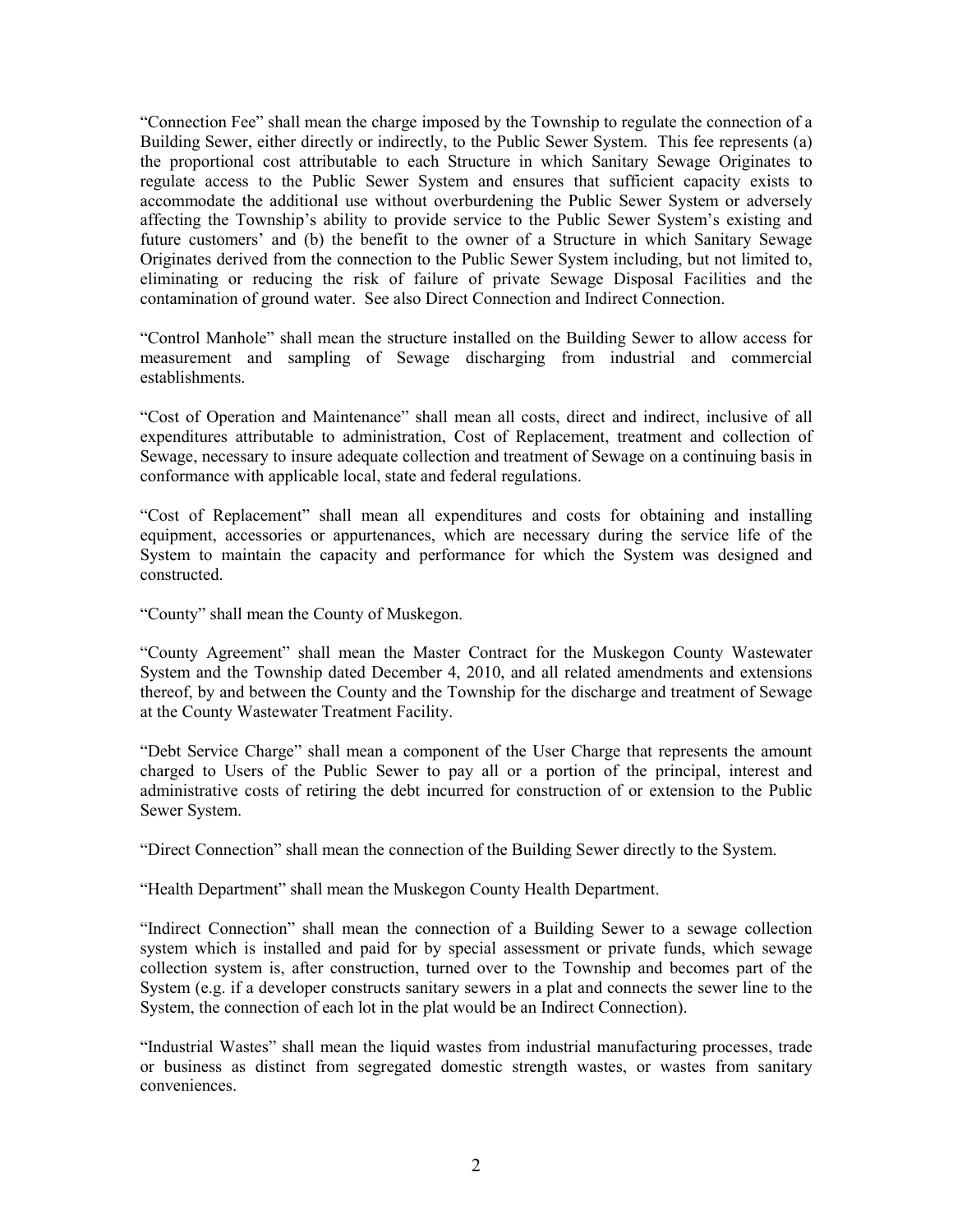"Infiltration" shall mean any waters entering the System from the ground through such means as, but not limited to, defective pipes, pipe joints, connections or manhole walls. Infiltration does not include and is distinguished from Inflow.

"Inflow" shall mean any waters entering the System through such sources as, but not limited to, building downspouts, footing or yard drains, cooling water discharges, seepage lines from springs and swampy areas, and storm drains cross-connections.

"Infiltration/Inflow" shall mean the total quantity of water from both infiltration and inflow.

"Inspector" shall mean any person or persons authorized by the Township to inspect and approve the installation of Building Sewers and their connection to the Public Sewer.

"MDEQ" shall mean the Michigan Department of Environmental Quality or its successor.

"Natural Outlet" shall mean any outlet into a watercourse, pond, ditch, lake or other body of surface water or ground water.

"NPDES Permit" shall mean the permit issued pursuant to the National Pollution Discharge Elimination System for the discharge of wastewater into the waters of the State.

"Person" shall mean any individual, firm, company, association, society, corporation or group.

"Public Sewer or System" shall mean the sanitary sewer collection and transmission system in the Township, which includes all publicly-owned mains, lift stations, odor control facilities and all appurtenances thereto, and the Sewage Treatment Facility, necessary for the conveyance and treatment of Sewage from the Township, together with any such extensions, or improvements thereto currently existing or hereinafter acquired or constructed.

"Residential Equivalent Unit" or "REU" shall mean Sewer usage equivalent to that of a singlefamily residence.

"Septic Tank" shall mean a watertight tank or receptacle used to receive domestic Sewage and is intended to provide for the separation of substantial portions of the Suspended Solids in such Sewage and the partial decomposition by bacterial action on solids so separated.

"Sewage" shall mean a combination of the water-carried wastes from residences, business buildings, institutions and industrial establishments, together with such surface and ground waters as may be present.

"Sewage Disposal Facilities" shall mean any Septic tank, Subsurface Disposal System or other devices used in the disposal of Sewage and which, are not part of the System.

"Sewage Works" shall mean all facilities for collection, pumping, treating and disposing of Sewage.

"Sewer" shall mean a pipe or conduit for carrying Sewage.

"Sewer Rates and Charges" shall meant the Connection Fee, Inspection and Administration Fee, User Charge, Debt Service Charge, Sewage Meter Fee, if any, User Surcharge, Miscellaneous User Fee and the civil penalty imposed pursuant to SECTION R 10.10.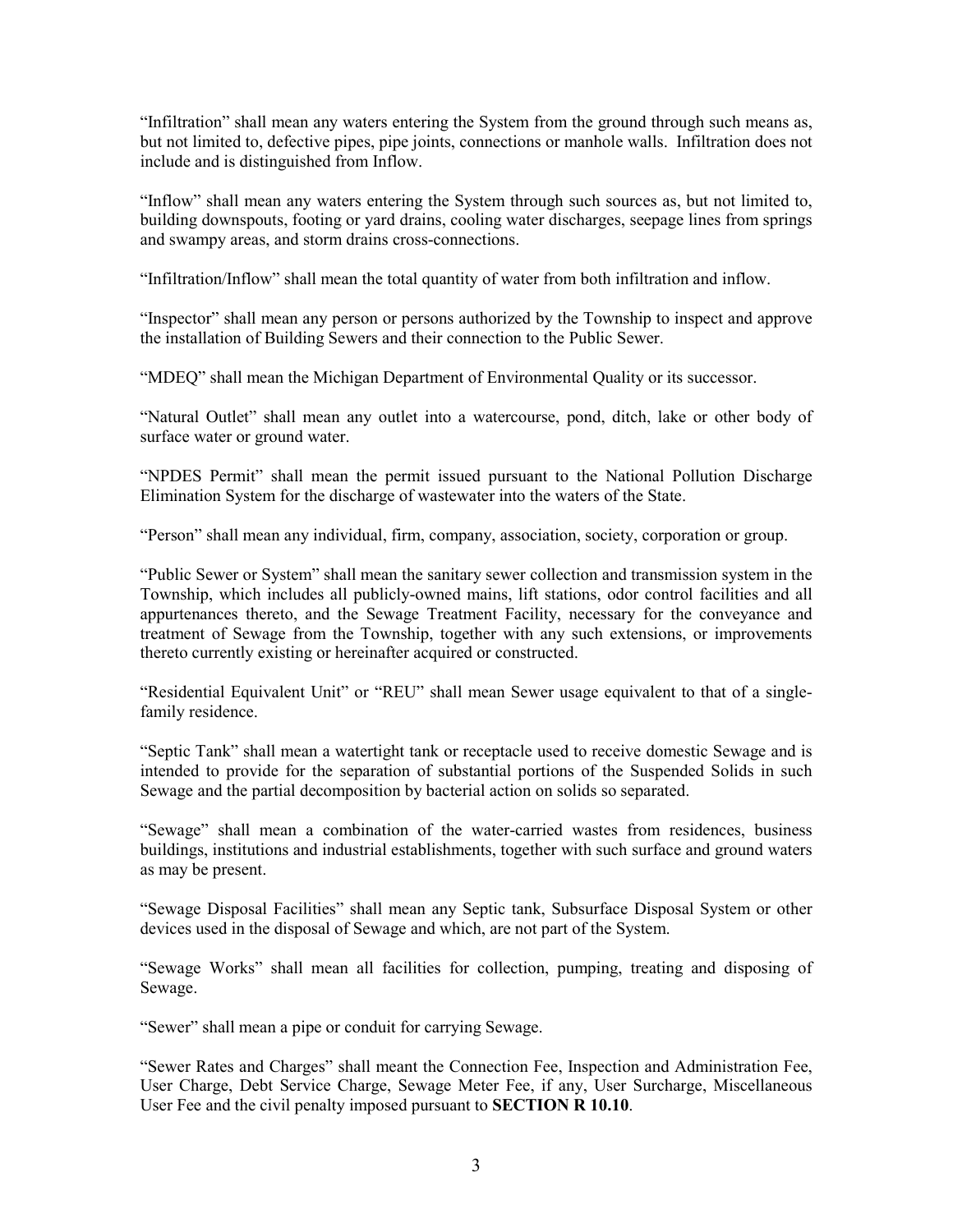"Sewer Service Lead or Stub" shall mean the service piping from the sewer main to the private property line or edge of easement to which the Building Sewer is connected.

"Special Assessment District" shall mean all Special Assessment Districts determined at any time by the Township Board for the provision of sanitary sewer service by the Public Sewer.

"Special Assessment Roll" shall mean all Special Assessment District Rolls confirmed at any time for a Special Assessment District by the Township Board.

"Storm Drain or Storm Sewer" shall mean a sewer, which carries storm and surface waters and drainage, but excludes Sewage and Industrial Wastes, other than unpolluted cooling water.

"Structure in Which Sewage Originates" shall mean a building in which toilet, kitchen, laundry, bathing or other facilities which generate Sewage are used or are available for use for household, commercial or industrial purposes.

"Subsurface Disposal System" shall mean an arrangement for distribution of septic tank effluent beneath the ground surface (also referred to as a 'drain field system", "tile field" or "dry well" or a "soil absorption system").

"Township" shall mean the Township of Fruitland, Muskegon County, Michigan, as represented by the Fruitland Township Board of Trustees.

"Unit or Units" shall mean a standard basis of measuring the relative quantity of Sewage, including the benefits derived from the disposal thereof, arising from the occupancy of a freestanding single-family residential dwelling (but such term shall not necessarily be related to actual use arising from any particular dwelling). A listing of the relative relationship between the various Users of the System is hereby determined by the Township and is set forth in Appendix A to this Ordinance. The assignment of Unit(s) to a particular User shall be determined from time to time by resolution of the Township Board, based upon the use to which the User's property is put. Each User shall be assigned to a minimum of one (1) Unit. A building containing multiple Users shall be assigned a minimum of one  $(1)$  Unit for each User. The assignment of Units(s) for any use not enumerated in Appendix A shall, in the sole discretion of the Township, be based upon the most similar use enumerated in Appendix A.

"U.S. EPA" shall mean the United States Environmental Protection Agency or its successor agency.

"User" shall mean a recipient of services provided by the System including premises which are connected to and discharge Sewage into the System.

"User Charge" shall mean a charge, based on Units, charged to Users of the System. The charge represents (a) that User's proportionate share of the cost of Cost of the Operation and Maintenance (including Cost of Replacement) of the System; (b) the benefit to that User derived from the availability and use of the System; and (c) includes the User O  $\& M$  Charge and User Debt Service Charge, if any.

"User O & M Charge" shall mean the charge levied on all Users of the System for the Cost of Operation and Maintenance, including replacement of the System and Sewage Treatment Facility.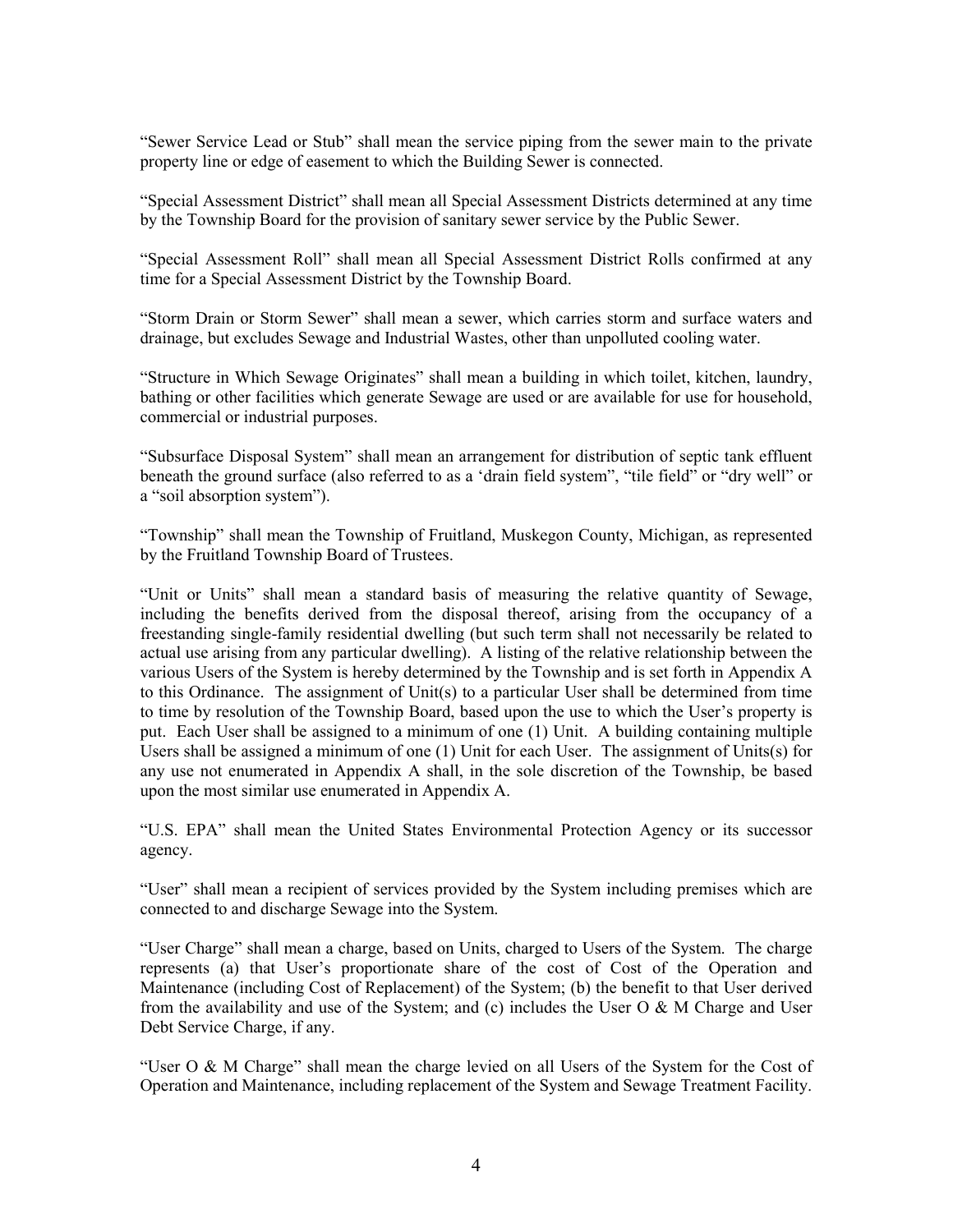"User Debt Service Charge" shall mean the charge levied on all Users from the System for the cost of any bond debt of which debt repayment is to be met from the revenues of the System.

# SECTION R 10.06 DISCHARGE OF SEWAGE

No Person shall place, deposit or permit to be deposited, in any unsanitary manner, upon public or private property within the Township or in any area under the jurisdiction of the Township, any Sewage, industrial Wastes or other polluted waters except where suitable treatment has been provided in accordance with standards established by the MDEQ, U.S. EPA, the County Sewer Use Ordinance, and this Ordinance.

# SECTION R 10.07 CERTAIN SEWAGE DISPOSAL FACILITIES PROHIBITED

Except as herein provided, no Personal shall construct or maintain any privy, privy vault, septic tank cesspool or other facility intended or used for disposal of Sewage other than as specified in SECTION R 10.06 through SECTION 10.15 or in SECTION 10.16 through SECTION 10.19 of this Ordinance.

# SECTION R 10.08 MANDATORY CONNECTION TO SYSTEM

The owner of any Structure in which Sewage Originates and for which there is Available Public Sanitary Sewer (a Public Sanitary Sewer located in a right-of-way, easement, highway, street or public way, which crosses, adjoins or abuts, upon the property and passing not more than 200 feet at the nearest point from a Structure in which Sanitary Sewage Originates) is hereby required, at his or her expense, to install suitable toilet facilities therein, and to connect such facilities directly with the Public Sewer, in accordance with the provisions of this Ordinance, when given official notice to do so.

- (a) Whenever possible, it is recommended that the Building Sanitary Sewer shall be brought to the Structure at an elevation below the basement floor. In all Structures in which the Building Sanitary Drain is too low to permit gravity flow to the Public Sanitary Sewer, Sanitary Sewage carried by such Building Sanitary Drain shall be lifted by a submersible sewage grinder pump or submersible sewage pump as approved by the Sewer Superintendent and discharged to the Building Sanitary Sewer.
- (b) All Structures existing prior to the Notice of Availability in which the existing elevation of the Building Sanitary Drain, where it exists the existing structure, cannot be connected by gravity to the Public Sanitary Sewer, as determined by the Township Engineer, shall be required to utilize a submersible sewage pump package. The Township shall give the Property Owner a credit against the sewer connection charge for the cost of these submersible pump packages (including pump, tank, controls, alarms and check valve). The amount of the credit shall be established by resolution of the Fruitland Township Board. The cost of connection of the pump package to the structure (including piping and code-approved electrical service), any charge for electricity, future maintenance, repair, and replacement shall be borne by the Property Owner.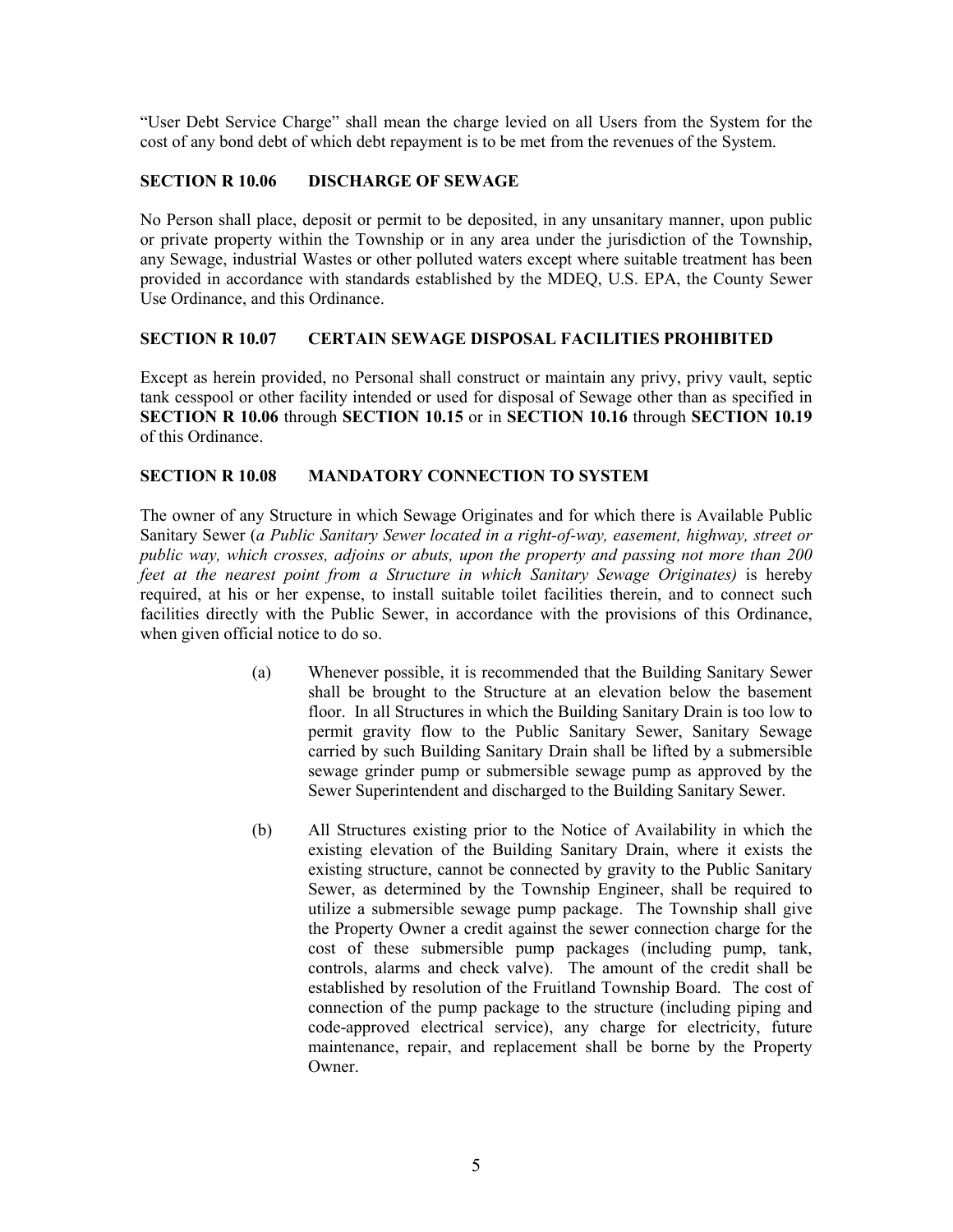#### SECTION R 10.09 MANDATORY CONNECTION OF PROPERTIES IN SPECIAL ASSESSMENT DISTRICT

All owners of Structures in which Sanitary Sewage Originates, now situated or hereafter constructed within a Special Assessment District, are hereby required at their expense to install suitable plumbing fixtures and connect such facilities directly with the Available Public Sanitary Sewer in accordance with the provisions of this Ordinance. The Township may require any such owners, pursuant to the authority conferred upon it by law or ordinance, to make such installations or connections, which must have the approval (during and after construction) of the Inspector.

#### SECTION R 10.10 CONNECTION DEADLINE

As a matter of public health, all connections to the System required hereunder, shall be completed no later than eighteen (18) months after the last to occur of the date of official notice by the Township to make said connections or the modification of a structure so as to become a Structure in which Sanitary Sewage Originates. Newly constructed structures required to connection shall be connected prior to occupancy thereof. Persons who fail to complete a required connection to the System within such eighteen (18) month period shall be liable for a civil penalty equal in amount to the User Charges that would have accrued and been payable had the connection been made as required.

# SECTION R 10.11 ENFORCEMENT IN THE EVENT OF A FAILURE TO **CONNECT**

In the event a required connection to the System is not made within the time provide by SECTION R 10.10, the Township shall require the connection to be made immediately after notice given by first class or certified mail or by posting on the property. The notice shall give the approximate location of the available Public Sewer and shall advise the owner of the affected property of the requirement and enforcement provisions provided by Township ordinance and state law. In the event the required connection is not made within 90 days after the date of mailing or posting of the written notice, the Township may bring an action in the manner provided by law in a court of competent jurisdiction for a mandatory injunction or court order to compel the property owner to immediately connect the affected property to the available Public Sewer. The property owner shall be responsible for all of the costs and attorney fees associated with the Township's enforcement of this section. If unpaid, such costs and attorney fees may be assessed as a tax against the real property and collected as provided by law.

#### SECTION R 10.12 EXTENSIONS OF PUBLIC SEWER SYSTEM TO SERVICE NEW DEVELOPMENTS

- (a) The owner of premises located within the Township but no served by an available Public Sewer may elect to extend the Public Sewer and connect his premises thereto, subject to the conditions for sewer extensions set forth in SECTION R 10.14.
- (b) The owner (or developer) of lands in the Township proposed for development (whether by site condominium, subdivision, land division or otherwise) for which land use approval is received after the effective date of this Ordinance, shall be required to extend the Public Sewer and connect the premises so developed to the Public Sewer and connect the premises so developed to the Public Sewer subject to the conditions for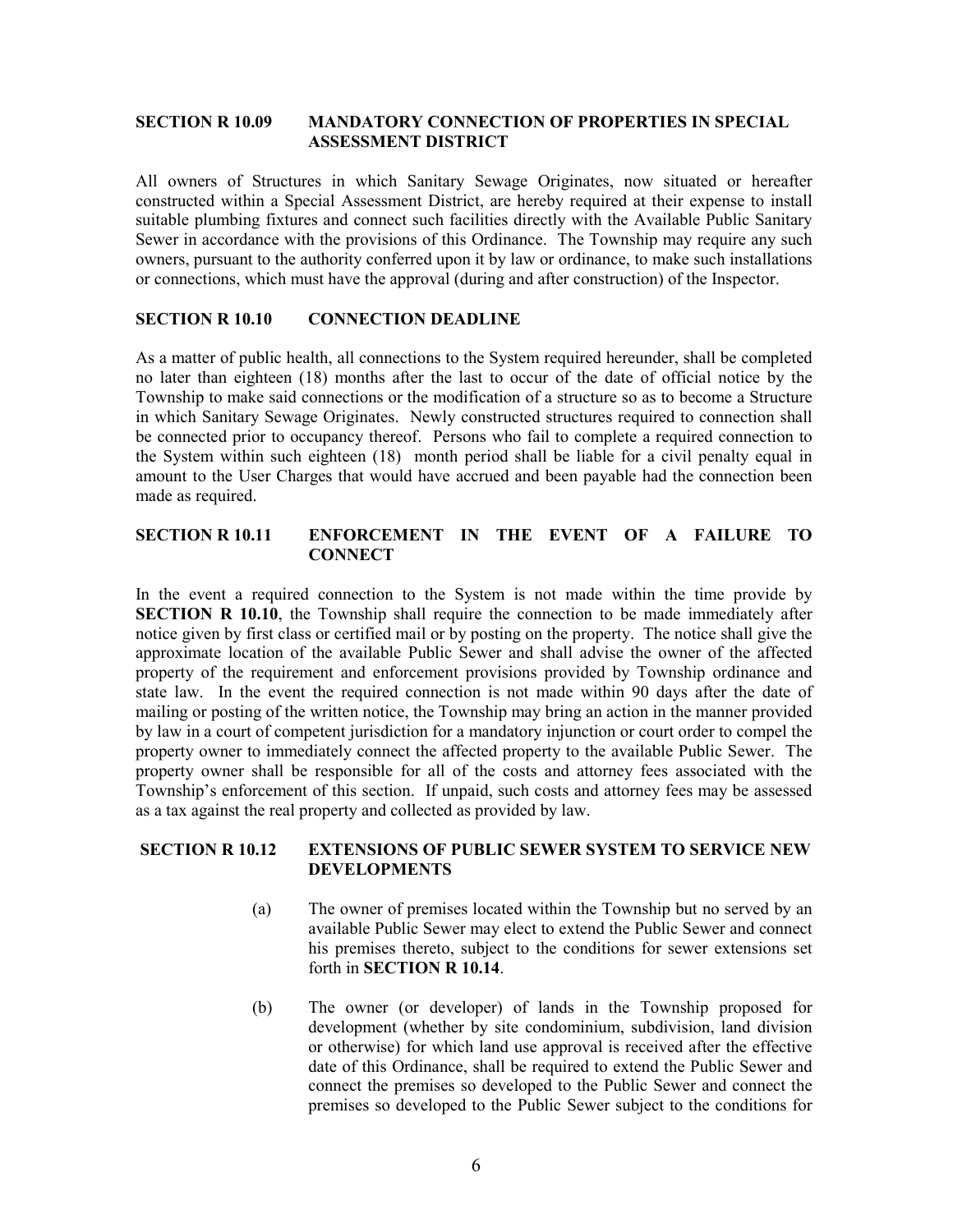sewer extensions set forth in **SECTION R 10.14** if the distance measured in feet from the nearest edge of the proposed development to the nearest point of the Public Sewer when divided by the number of Units proposed for the development equals one hundred fee or less. This subsection 10.12 (b) shall not apply to lands improved by one single family residence located adjacent to the then existing terminus of the Public Sewer.

## SECTION R 10. 13 CONNECTION OF PREMISES NOT ABUTTING THE PUBLIC SEWER SYSTEM

Premises not abutting an existing Public Sewer shall be permitted to connection the Public Sewer System only upon the consent of the Township Board. The consent of the Township Board shall be granted or denied by the Township Board in the exercise of its reasonable discretion and shall be based upon the continued availability of capacity in the Public Sewer System and other considerations deemed appropriate by the Township Board and consistent with this Ordinance, including, but not limited to, the terms of the County Agreement. To the extent an extension of the Public Sewer is required; the conditions set forth in SECTION R 10.14 shall apply. In its discretion, the Township Board may require the person requesting the connection of a premises not abutting an existing Public Sewer to provide, at the sole expense of said person, an engineering report by a consulting engineer acceptable to the Township addressing the cost and feasibility of the proposed sewer service (and any sewer extension necessitated thereby) in the context of the foregoing considerations.

## SECTION R 10.14 CONDITIONS FOR EXTENSION OF PUBLIC SEWER BY PROPERTY OWNER

If connection to the Public Sewer is required by SECTION R 10.12(b) of this Ordinance, but there is no available Public Sewer adjacent to the premises, or if a property owner elects to extend the Public Sewer, such extension shall be in accordance with the following requirements, unless modified by the terms of a written agreement between the Township and the property owner pursuant to SECTION R 10.15;

- (a) The sewer main shall be extended to the premises in a public right of way, or in an easement owned by the public to the premises in question. If the sewer is to be extended for the purpose of serving a new development, including but not limited to a site condominium, subdivision, or division of land which involves the installation of a new public or private road, the sewer main shall be extended throughout such new road so that the sewer abuts all units or lots within the development, within an easement dedicated to the public if not located in a public street right of way.
- (b) If a sewer main is extended to a premises, the main shall be installed across the entire frontage of the premises served, to the border of the adjacent premises. For developments for which a new public or private road is constructed, the sewer main shall be extended across the entire frontage of the development on the existing adjacent public or private road, in addition to being extended within the new road to all lots or units within the development. All sewer main extensions shall be located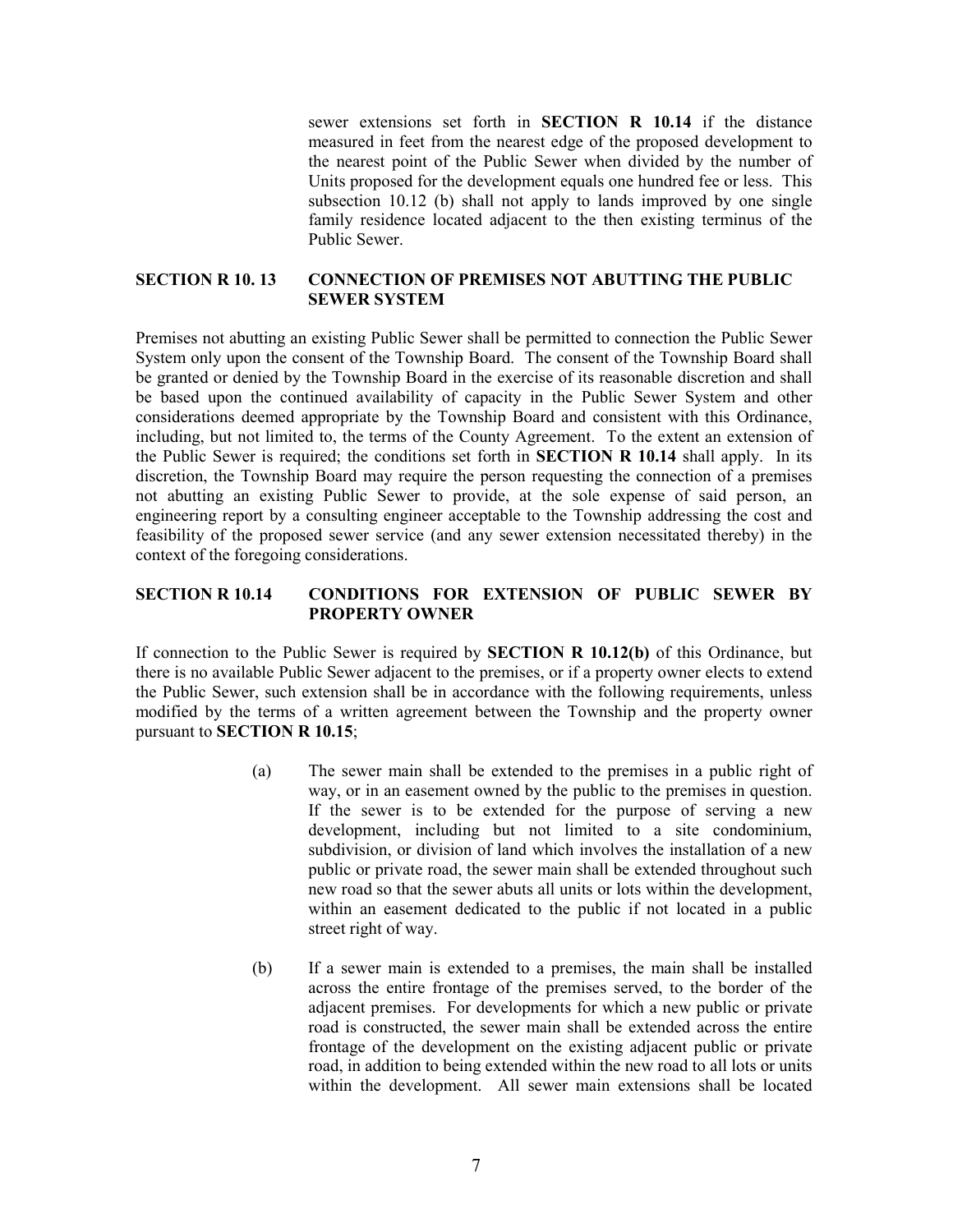within an easement dedicated to the public, if not located in a public street right of way.

- (c) The sewer main shall be constructed in accordance with specifications approved by the Township.
- (d) The design, planning and construction of the sewer main and related facilities shall comply with all State, County and Township requirements, approval procedures, and agreements.
- (e) Upon completion of the sewer main, verification by the Inspector that it has been properly constructed, and proof that all contractors have been paid for the cost thereof (including lien waivers if requested), the sewer main shall be dedicated to the Township, without cost to the Township. Upon acceptance of dedication, the Township shall thereafter be responsible for maintenance of the sewer main. The Township shall be assigned, or be a third party beneficiary of, all construction contracts and material and equipment warranties.
- (f) The person responsible for installing the sewer shall reimburse the Township for all costs incurred by the Township to review plans and specifications of the sewer extensions including, but not limited to, costs of the Township's engineer to review said plans and specifications, the cost of acquisition of right-of-way, if necessary, including attorney fees, appraisal fees, cost of land title research and all other expenses of any condemnation proceedings, and any costs incurred by the Townships' attorneys to prepare and/or review any necessary agreements or amendments relating to the sewer extension. The person responsible for installing the sewer shall pay an amount to the Township, in advance, at least equal to the estimated fees for such review and acquisition. Any excess not required to complete the improvements shall be refunded to the responsible party; any shortfall shall be paid before connection of any premises is permitted.
- (g) The entire cost of installation of the sewer main, including but not limited to engineering, construction, permits and restoration shall be paid by the owner or owners of the premises to whom sewer is being extended.
- (h) In addition to the extension of a sewer main as required, the owner of premises to be connected to the System shall reimburse the Township for the cost of making improvements to downstream facilities, which are necessary as a result of the additional connection proposed to be made by the owner of the premises or by a development which will be provided with public sewer, including but not limited to increasing the size of downstream sewer mains to provide sufficient capacity, increase in the capacity of lift stations, and increase in treatment capacity of the Sewage Treatment Facility. In such a situation, the responsible party and the Township shall enter into an agreement whereby the responsible party pays to the Township, in advance, an amount equal to at least the estimated cost of making such improvements. Any excess not required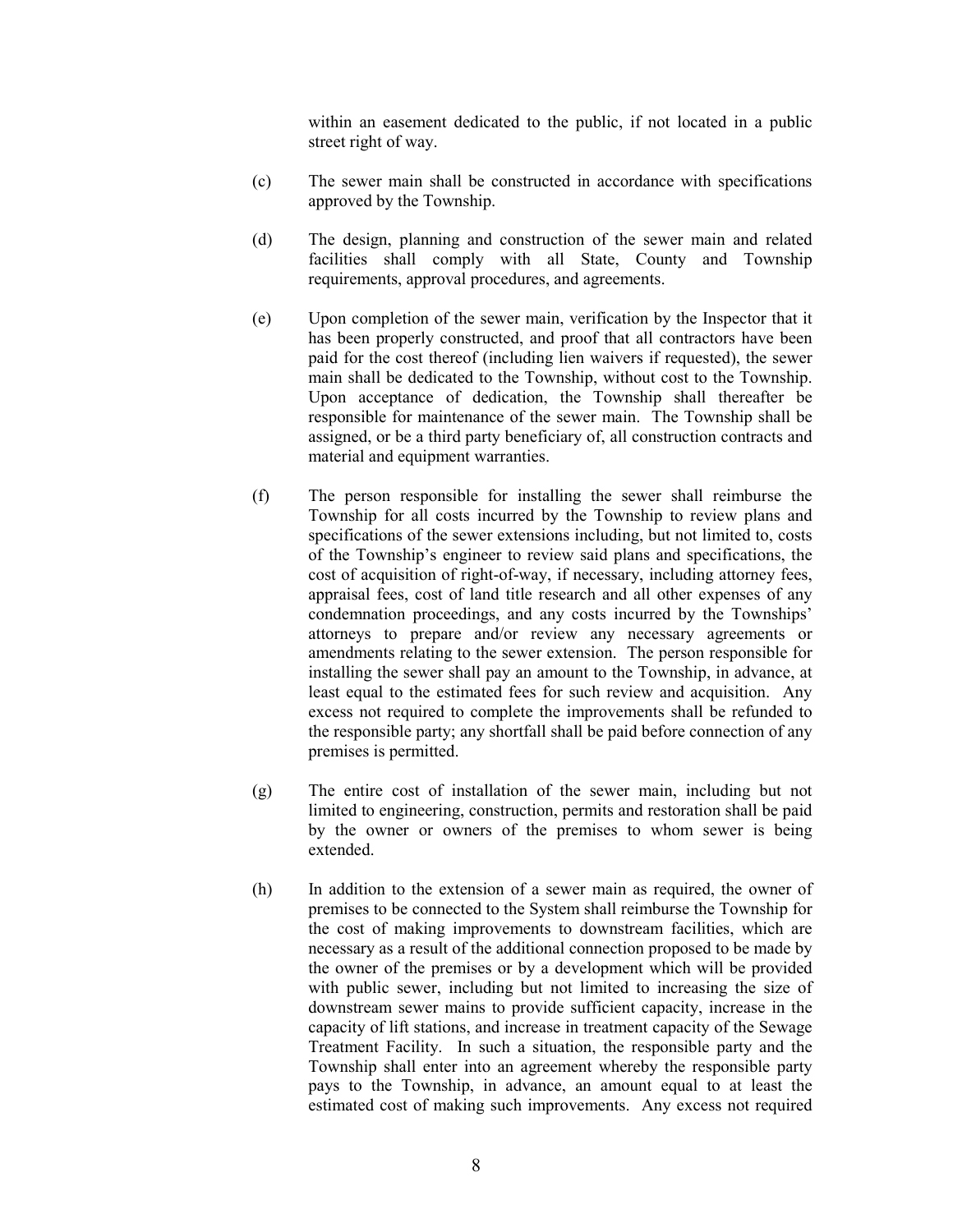to complete the improvements shall be refunded to the responsible party; any shortfall shall be paid before connection of any premises is permitted.

- (i) In its discretion, the Township Board may require the person requesting the extension or required to construct an extension to provide at the sole expense of said person an engineering report by a consulting engineer acceptable to the Township addressing the cost and feasibility of the proposed extension in the context of the foregoing conditions.
- (j) In the event that any sewer meter is installed in conjunction with any connection made under this section, whether at the direction of the Township or at the request of the owner of the premises, the owner of the premises upon which such meter is installed shall be responsible for insuring that such meter is properly calibrated, and shall provide proof of such calibration to the Township not less frequently than every six (6) months, or as often as may be required by the Township. The cost of calibrating any such meter shall be paid by the owner or owners of the premises upon which such meter is installed.

# SECTION R 10.15 SEWER EXTENSION AGREEMENTS

The Township shall have the authority to negotiate agreements for sewer extensions with landowners, developers and other municipalities, with agreements may take into consideration issues of demand, benefit, capacity, necessity, timing and funding and may provide for construction advances, prepayment of rates and charges, pay back arrangements of up to 20 years and similar matters.

#### SECTION R 10.16 PRIVATE SEWAGE DISPOSAL FACILITIES

Where a Public Sewer is not available under the provisions of **SECTION R 10.06** through SECTION R 10.15, the Building Sewer shall be connected to private Sewage Disposal Facilities complying with all requirements of the Health Department and MDEQ.

## SECTION R 10.17 CONNECTION TO PUBLIC SEWER; ABANDONMENT

At such time as the Public Sewer becomes available under the provisions of SECTION R 10.08 to a property served by a private sewage disposal system, a Direct Connection shall be made to the Public Sewer in compliance with this Ordinance, and any private Sewage Disposal Facilities shall be abandoned and filled with suitable material.

#### SECTION R 10.18 OPERATION AND MAINTENANCE

The owner shall operate and maintain the private Sewage Disposal Facilities in a sanitary manner at all times, at no expense to the Township.

#### SECTION R 10.19 OPERATION AND MAINTENANCE

The owner shall operate and maintain the private Sewage Disposal Facilities in a sanitary manner at all times, at no expense to the Township.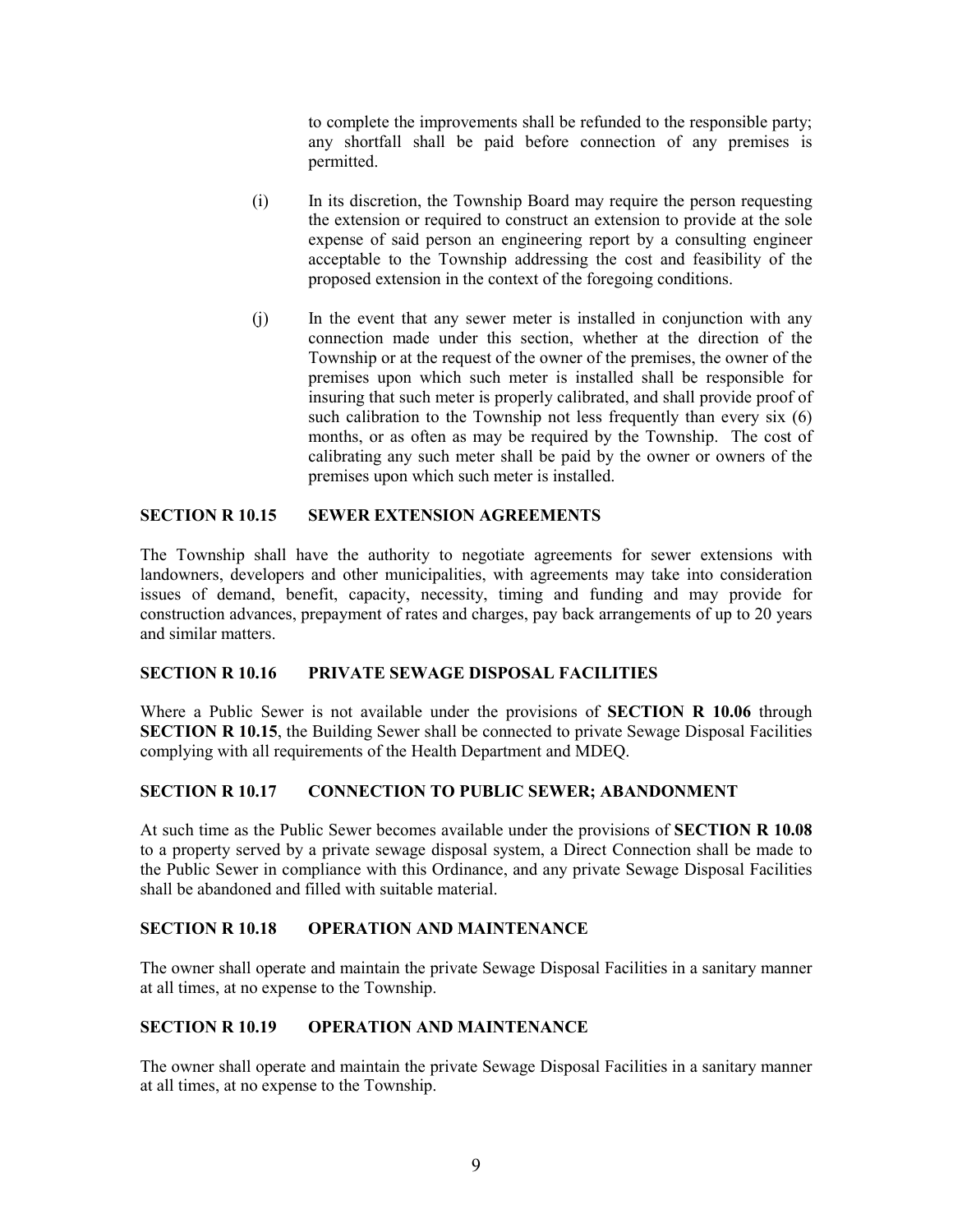#### SECTION R 10.20 PERMIT REQUIREMENT

No person, except a licensed and insured contractor authorized by the Township or the property owner, shall uncover, make any connection with or opening into, use, alter or disturb any Public Sewer or appurtenance thereof, without first obtaining a written permit from the Township. Before a general license or a particular permit may be issued for excavating for plumbing or drain lying in a public street, way or alley, the Person applying for such permit shall apply for and obtain a permit from the Township for such connection.

## SECTION R 10.21 PERMIT APPLICATION

An owner of a structure in which Sewage Originates of his or her agent shall make application for a permit on a special form furnished by the Township. The permit application shall be supplemented by any plans, specifications or other information considered pertinent in the judgment of the Township and shall be accompanied by payment of the applicable Connection Fee determined in accordance with **SECTION R 10.37**, any civil penalty which has accrued pursuant to SECTION R 10.10 above, the applicable permit fee, the plans and specifications of all plumbing construction within the premises, when requested, and all other information required by the Township.

## SECTION R 10.22 APPROVAL OF APPLICATION

The approval of a permit application for connection to the System shall be subject to compliance with all terms of this Ordinance, rules and regulations of the County, Health Department and the MEDQ; and the availability of capacity in the System.

# SECTION R 10.23 COST OF INSTALLATION OF BUILDING SEWER AND CONNECTION TO PUBLIC SEWER; INDEMNIFICATION

All costs and expenses incidental to the installation and connection of the Building Sewer shall be borne by the owner. The owner or the person installing the Building Sewer for said owner shall indemnify the Township from any loss or damage that may directly or indirectly be occasioned by the installation of the Building Sewer and connection to the Public Sewer.

## SECTION R 10.24 INSPECTION

The applicant for connection of the Building Sewer shall notify the Township when the Building Sewer is ready for inspection and connection to the Public Sewer. The connection shall be made under the supervision of the Inspector or his or her representative. If the Inspector determines that the Building Sewer has been constructed and installed in accordance with the requirements of this Ordinance, the Building Sewer shall then be connected to the Public Sewer under the observation of the Inspector. The inspection shall include the installation of all required components, including without limitation, wiring, conduit, sealants, riser, discharge liens and related necessary appurtenances. The inspection required by this Section shall include the abandonment of the private Sewage Disposal Facilities in the manner required by this Ordinance and Health Department.

## SECTION R 10.25 PUBLIC SAFETY REQUIREMENTS; RESTORATION

All excavations for Building Sewer installation and connection to the Public Sewer shall be adequately guarded with barricades to protect the public from hazard. Streets, sidewalks,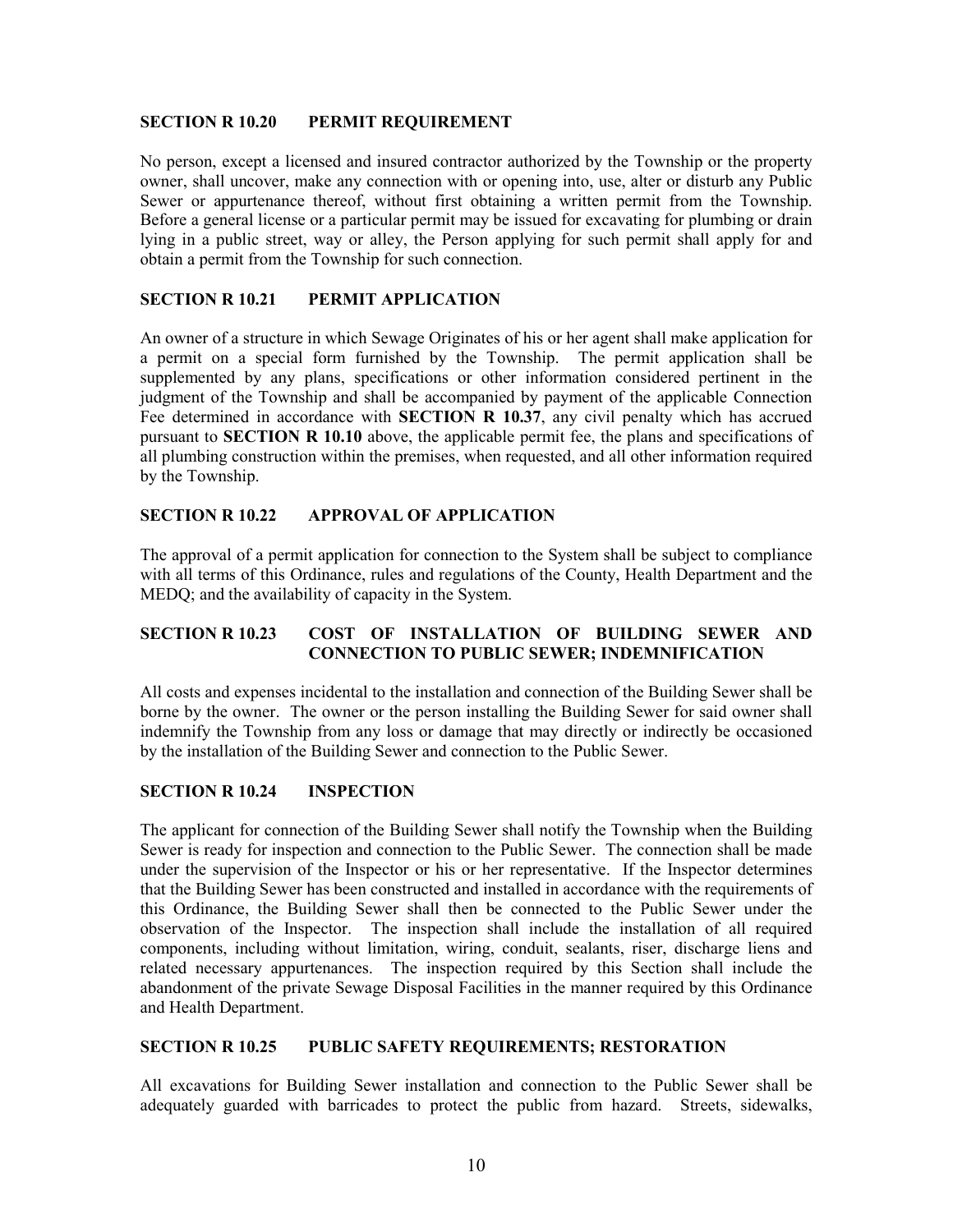parkways and other public property disturbed in the course of the work shall be restored in a manner satisfactory to the Township, the County Road Commission and all other governmental entities having jurisdiction.

# SECTION R 10.26 AVAILABILITY OF CAPACITY IN SYSTEM AND SEWAGE TREATMENT FACILITY

No connection to the Public Sewer will be permitted unless there is capacity available in downstream sewers, pump stations, interceptors, force mains, and the Sewage Treatment Facility, including the capacity for B.O.D.5 and suspended solids in the Sewage Treatment Facility, as determined by the Township and/or the County.

# SECTION R 10.27 CONNECTION OF CERTAIN DRAINS PROHIBITED

No Person shall make connection of roof downspouts, exterior foundation drains, areaway drains, or other sources of surface runoff or ground water to a Building Sewer or Building Drain, which in turn is connected directly or indirectly to the System unless authorized in writing by the Township.

# SECTION R 10.28 PROPERTY OWNER'S RESPONSIBILITY FOR REPAIRS, OPERATION AND MAINTENANCE

The Township shall not be responsible for the construction, operation, maintenance or repair of the Building Drain, Building Sewer, hookups, connections or leads, and any defect or blockage therein.

# SECTION R 10.29 PROHIBITED DISCHARGE OF STORM WATER

No person shall discharge, or cause to be discharged, any storm water, surface water, ground water, roof runoff, subsurface drainage, uncontaminated cooling water, or unpolluted industrial process waters, to the Public Sewer unless authorized in writing by the Township.

## SECTION R 10.30 PERMITTED DISCHARGE OF STORM WATER

Storm water and all other unpolluted drainage shall be discharged to such sewers as are specifically designed as Combined Sewers or Storm Sewers, or to a natural outlet approved by the appropriate State agency and the Township.

## SECTION R 10.31 PROHIBITED DISCHARGE TO THE PUBLIC SEWER

No Person shall discharge any waters or wastes to the System that are prohibited to be discharged by the Township, the County, MDEQ or the U.S. EPA.

## SECTION R 10.32 DISCHARGE PERMIT LIMITATIONS

No Person shall discharge or cause to be discharged into the System any Sewage which would cause effluent from the Sewage Treatment Facility to exceed discharge limits established in the Discharge Permit issued for operation of the System.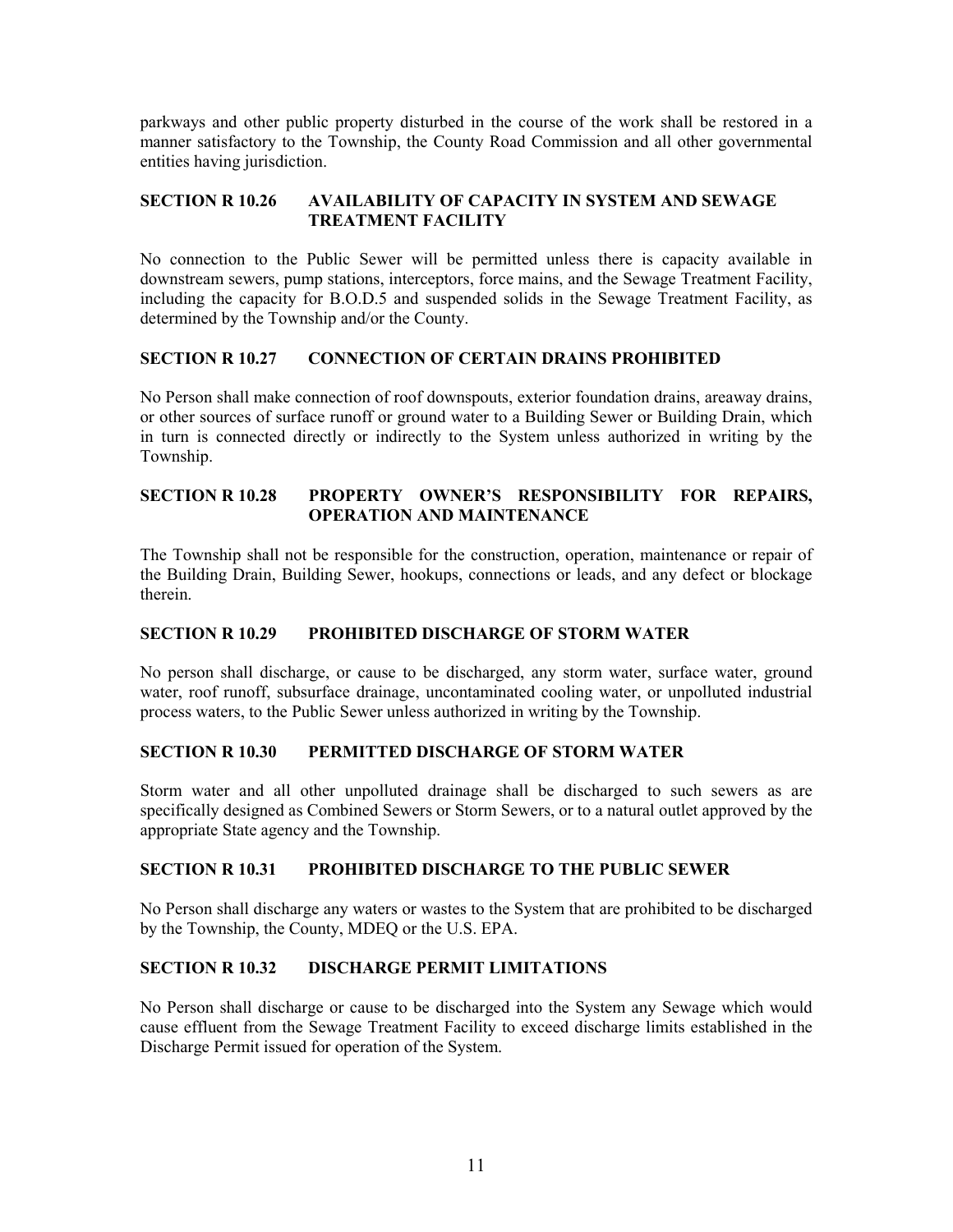#### SECTION R 10.33 REMEDIES; PRE-TREATMENT

If any waters or wastes are discharged, or are proposed to be discharged, to the System, which waters contain the substances or possess the characteristics prohibited by the Township or the County, and which waters, in the judgment of the Township or the County, may have deleterious effect upon the System and/or the Sewage Treatment Facility, its processes, equipment or receiving waters, or otherwise create a hazard to life or constitute a public nuisance, the Township may reject the wastes or require pretreatment to a level acceptable to the Township and County.

## SECTION R 10.34 REVIEW AND APPROVAL OF PRE-TREATMENT FACILITIES

If the Township and the County permit the pretreatment or equalization of waste flows, the design and installation of the plants and equipment shall be subject to the review and approval of the Township and the County, and subject to the requirements of all applicable codes, ordinances and laws.

#### SECTION R 10.35 GREASE, OIL AND SAND INTERCEPTORS

Grease, oil and sand interceptors shall be provided when, in the opinion of the Township, they are necessary for the proper handling of liquid wastes containing great in excessive amounts, or any flammable wastes, sand or other harmful ingredients, except that such interceptors shall not be required for private living quarters or dwelling units. All interceptors shall be of any type and capacity approved by the Township and shall be located as to be readily and easily accessible for cleaning and inspection.

## SECTION R 10.36 PUBLIC UTILITY BASIS; FISCAL YEAR

The System shall be operated and maintained by the Township on a public utility basis pursuant to the state law under the supervision and control of the Township Board. The Township Board may employ such person or persons in such capacity or capacities as it deems advisable or contract with another entity to carry on the efficient management and operation of the System and may make such rules, orders and regulations as it deems advisable and necessary to assure the efficient management and operations of the System. The System shall be operated on the same fiscal year as the Township.

## SECTION R 10.37 CONNECTION FEE

The owner of all premises required by SECTION R 10.06 through SECTION R 10.15, to connect to the System shall pay a Connection Fee.

- (a) Computation. The Connection Fee shall be computed in the following manner:
	- (1) For a Direct Connection to the Public Sewer System, the Connection Fee shall be a rate per Unit that is established by resolution of the Township Board from time to time.
	- (2) For an Indirect Connection to the Public Sewer System, the Connection Fee shall be a fractional rate per Unit that is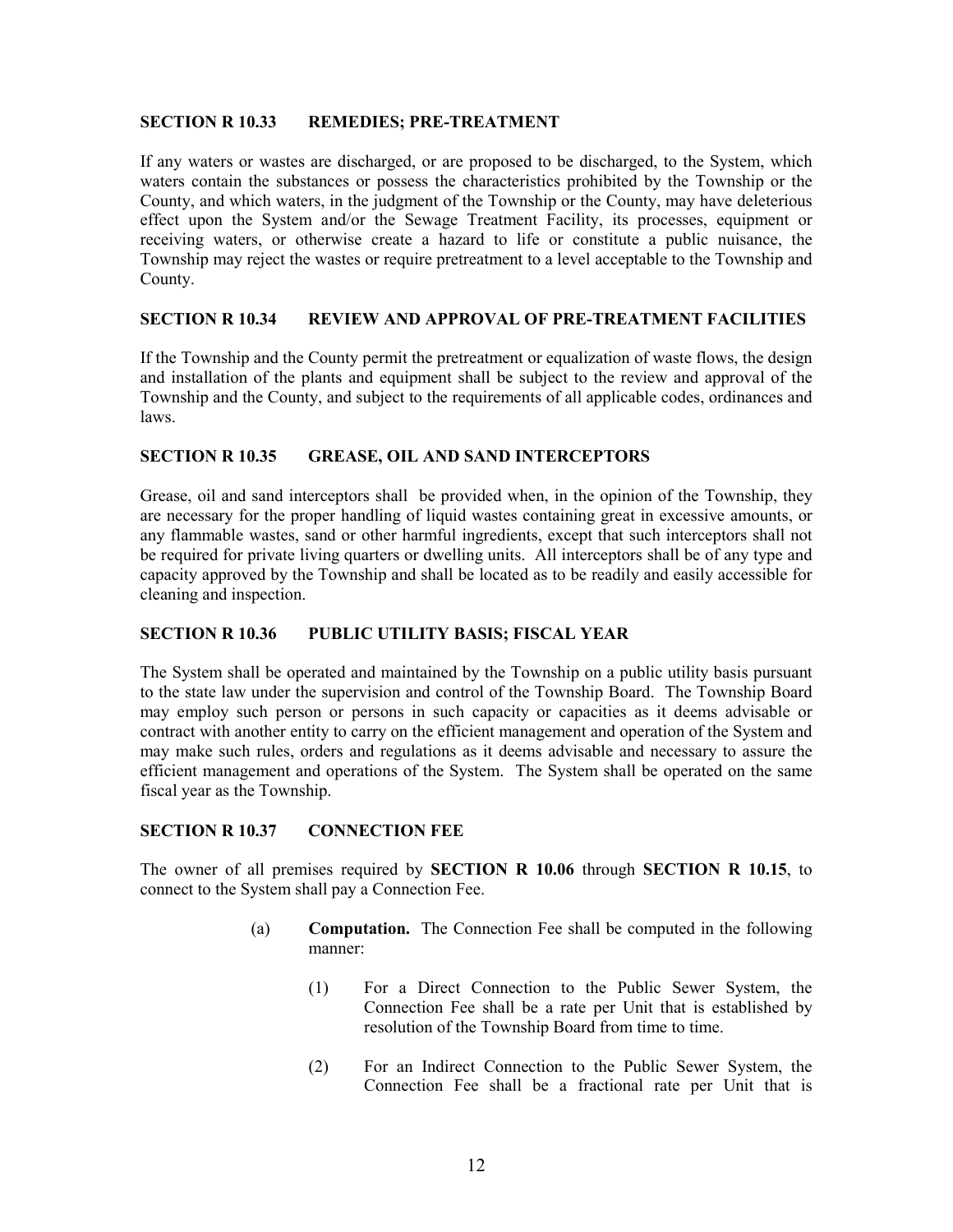established by resolution of the Township Board from time to time.

- (b) Special Assessments. Those parcels located in a Special Assessment District and subject to a full special assessment on the Special Assessment Roll shall be deemed to have paid the Connection Fee; provided, however, that such credit shall not result in a full or partial refund of the special assessment paid or payable pursuant to the Special Assessment Roll, unless specifically established by the Township at the time the Special Assessment Roll was confirmed by the Township; provided further that a partial special assessment (levied for example, on a vacant lot) shall be offset against the Connection Fee.
- (c) Payment. The Connection Fee shall be paid in cash, to the extent not offset by a credit, prior to the issuance by the Township of a permit to connect to the Public Sewer pursuant to SECTION R 10.21 through SECTION R 10.28, provided, however, that said charges for other than new construction may be payable in fifteen (15) equal installments with interest at the rate of 6% per annum on the unpaid balance. If paid in installments, the first installment of said connection charge shall be payable upon application for connection, and all subsequent installments plus interest shall be payable annually, and shall be placed upon the tax roll as a charge against the premises affected and such charge shall be collected and the lien thereof enforced in the same manner as ad valorem property taxes levied against such premises.
- (d) Hardship deferrals. The owner or owners of a single-family residence, in which residence said owner or owners reside and upon which a connection charge has been imposed, may submit a hardship application to the Township seeking a deferment in the partial or total payment of the connection charge provided herein, based upon a showing of financial hardship, subject to and in accordance with the following:
	- (1) The owners of the premises shall, under oath, complete a hardship application provided by the Township Board, and file said application, together with all other information and documentation reasonably required by the Township, with the township Board not less than 60 days prior to the due date of the annual installment of such charge. Any such deferment shall be for the current annual installment only. An application shall be completed and filed by each and every legal an equitable interest holder in the premises, excepting financial institutions having security interests in the premises.
	- (2) Hardship applications shall be reviewed by the Township Board, and after due deliberation of hardship applications, the township Board shall determine, in each case, whether there has been an adequate showing of financial hardship, and shall forthwith notify the applicants of said determination.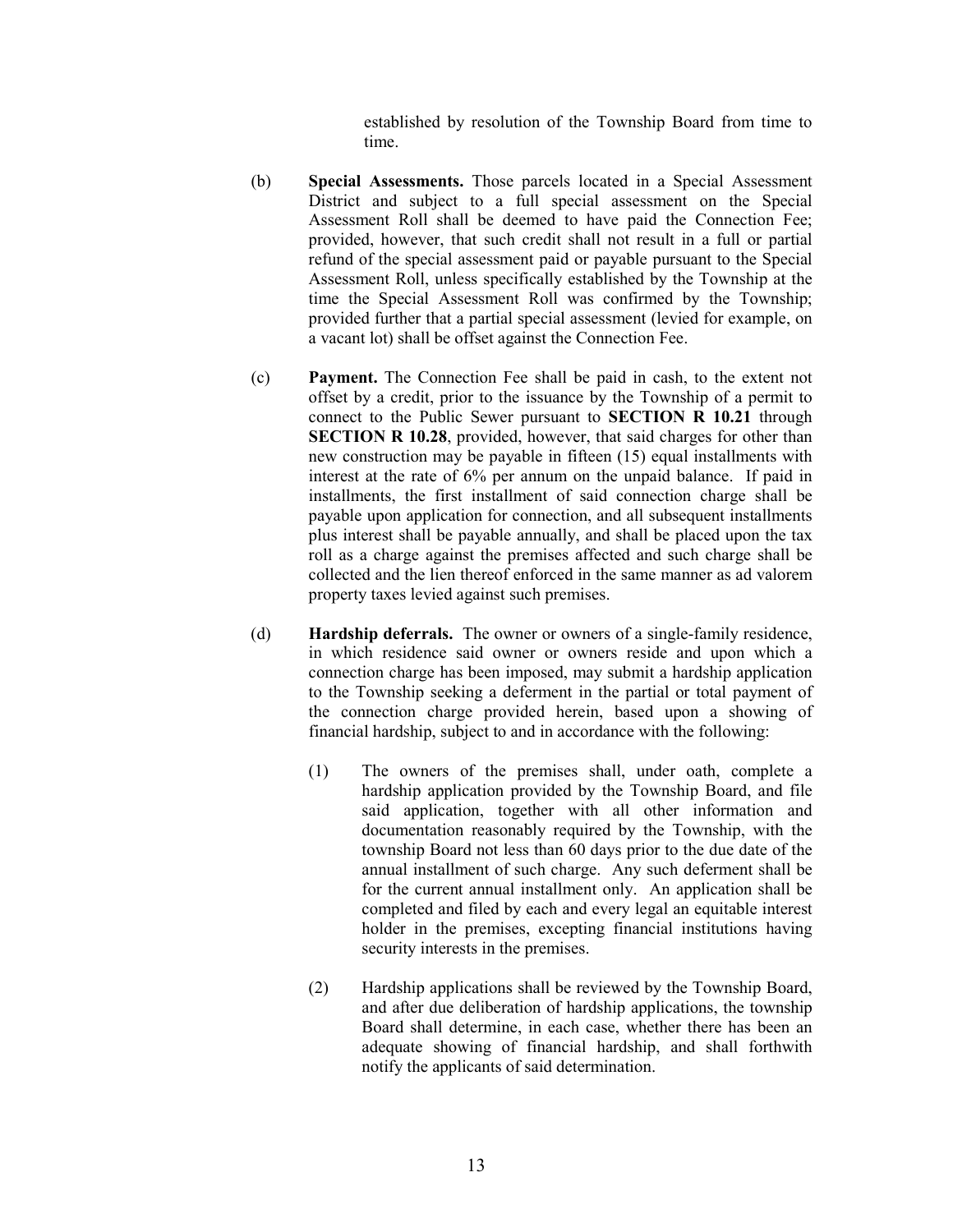- (3) An applicant aggrieved by the determination of the Township Board may request the opportunity to appear before the Township Board in person for the purpose of showing hardship and presenting any argument or additional evidence. A denial of hardship following such a personal appearance before the Township Board shall be final and conclusive.
- (4) In the event that the Township Board makes a finding of hardship, the Township Board shall fix the amount of partial or total deferment of the charge so imposed, and in so doing, shall require an annual filing of financial status by each applicant, providing that upon a material change of financial status by each applicant, providing that upon a material change of financial status of an applicant, said applicant shall immediately notify the Clerk of the Township so that a further review of the matter may be made by the Township Board, and provided further that the duration of the deferment granted shall be self-terminating upon the occurrence of any one of the following events:
	- (a) A change in the financial status of any applicant which removes the basis for financial hardship;
	- (b) A Conveyance of any interest in the premised by any of the applicants, including the execution of a new security interest in the premises or extension thereof;
	- (c) A death of any of the applicants.
- (5) Upon a determination of the Township Board deferring all or part of the charges imposed, the owners of the premises shall, within one month after such determination, execute and deliver to the Township as the secured party a recordable security instrument covering the premises, guaranteeing payment of the deferred amounts on or before the death of any of the applicants, or, in any event, upon the sale or transfer of the premises. Said security interest shall guarantee payment of an amount necessary to cover all fees and charges deferred and all costs of installation and connection, if applicable, the consideration for said security interest being the grant of deferment pursuant to this Ordinance.

## SECTION R 10.38 USER CHARGE

Sewer use charges for each single-family residential premises (one REU) and frequency of billing shall be established by resolution of the Township Board. Each user other then a single-family residence shall pay the single REU charge multiplied by a factor representing a ratio of sewage use by such class of users to normal single-family residential sewage use, as reflected in Appendix A, which may also be amended from time to time by resolution of the Township Board. The rates and charges shall be based upon a methodology that complies with the applicable federal and state statutes and regulations. The amount of the rates and charges shall be sufficient to provide for debt service and for the expenses of operation, maintenance and replacement of the system as necessary to preserve the same in good repair and working order. The amount of the rates and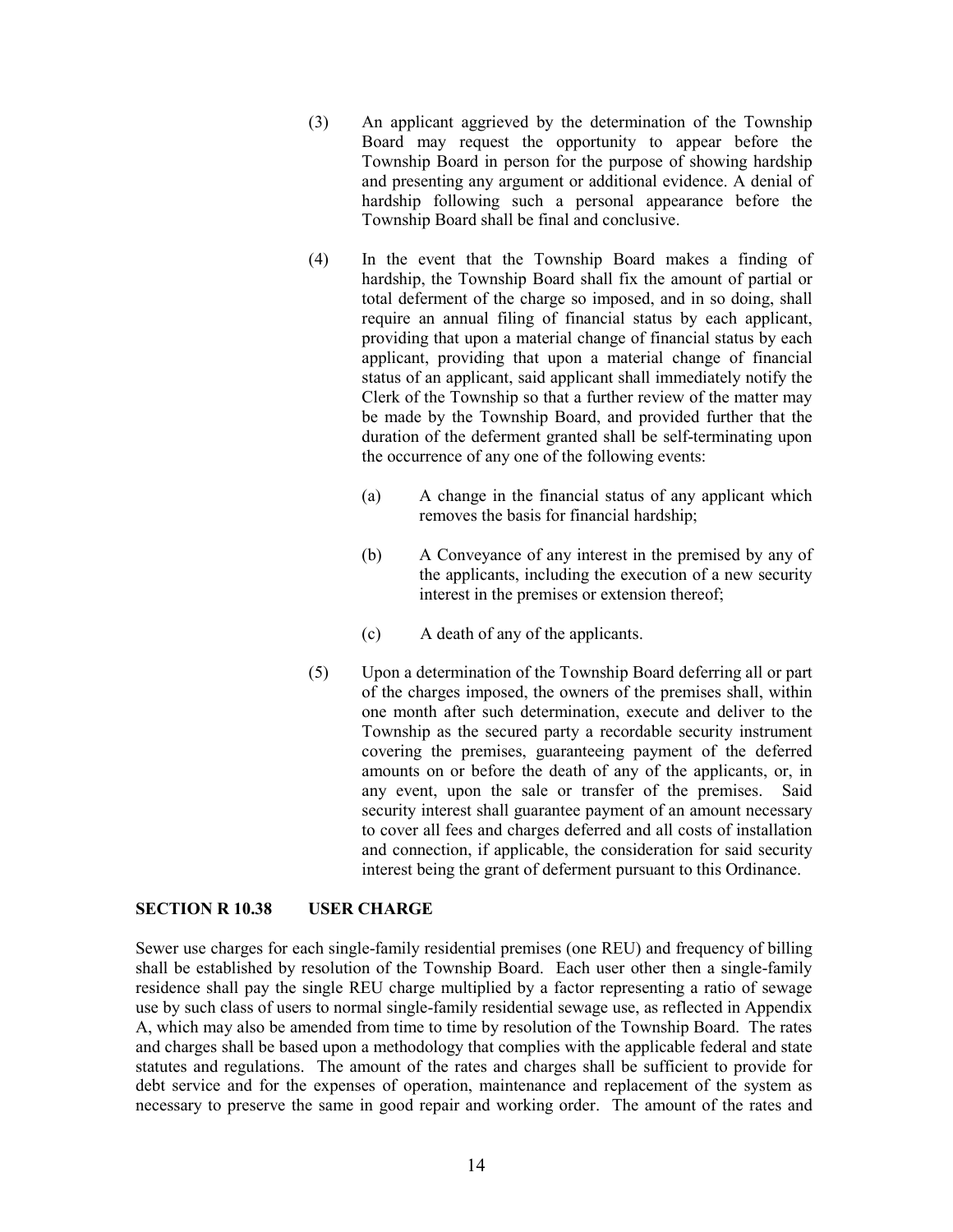charges shall be reviewed periodically and revised when necessary to insure system expenses are met and that all users pay their proportionate share of the operation, maintenance and equipment replacement expenses.

# SECTION R 10.39 MISCELLANEOUS USER FEE

The Township may, from time to time, establish by resolution of the Township Board and impose on one ore more Users a Miscellaneous User Fee, as necessary, for miscellaneous service, repairs and related administrative costs associated with the System and the Sewage Treatment Facility and incurred, without limitation, as a result of the intentional or negligent acts of such User or Users, including for example, excessive inspection services not covered by the permit fee, costs of repairing and/or replacing damaged components of the System and the Sewage Treatment Facility, costs of abating a nuisance pursuant to SECTION R 10.58 hereof, costs incurred by the Township to shut off and turn on sewer services, and costs of the Township's attorney or engineering fees for services related to any of the foregoing.

# SECTION R 10.40 INSPECTION AND ADMINISTRATION FEE

The Inspection and Administration Fee shall be determined from time to time by resolution of the Township Board and shall be based upon the actual costs borne by the Township for inspection of connections to the System by the Township or Inspector.

# SECTION R 10.41 UNPAID SEWER RATES AND CHARGES; PENALTY

If Sewer Rates and Charges are not paid on or before the due date then a penalty, in an amount which shall be established by resolution of the Fruitland Township Board, shall be added to the balance due.

## SECTION R 10.42 UNPAID SEWER RATES AND CHARGES; REMEDIES

If Sewer Rates and Charges are not paid on or before the due date, the Township, pursuant to Act 178 of the Public Acts of Michigan of 1939, as amended, may:

- (a) Discontinue, or cause to be discontinued, the services provided by the System by disconnecting the Building Sewer from the System, and the service so discontinued shall not be reinstated until all sums then due and owing, including penalties, interest and all expenses incurred by the Township for shutting off and turning on the service, shall be paid to the Township;
- (b) Institute an action in any court of competent jurisdiction for the collection of the amounts unpaid, including penalties, interest and reasonable attorney fees; or
- (c) Enforce the lien created in SECTION R 10.43 below.

These remedies shall be cumulative and shall be in addition to any other remedy provided in this Ordinance or now or hereafter existing at law or equity.

Under no circumstances shall action taken by the Township to collect unpaid Sewer Rates and Charges, penalties and interest, invalidate or waive the lien created by SECTION R 10.43 below.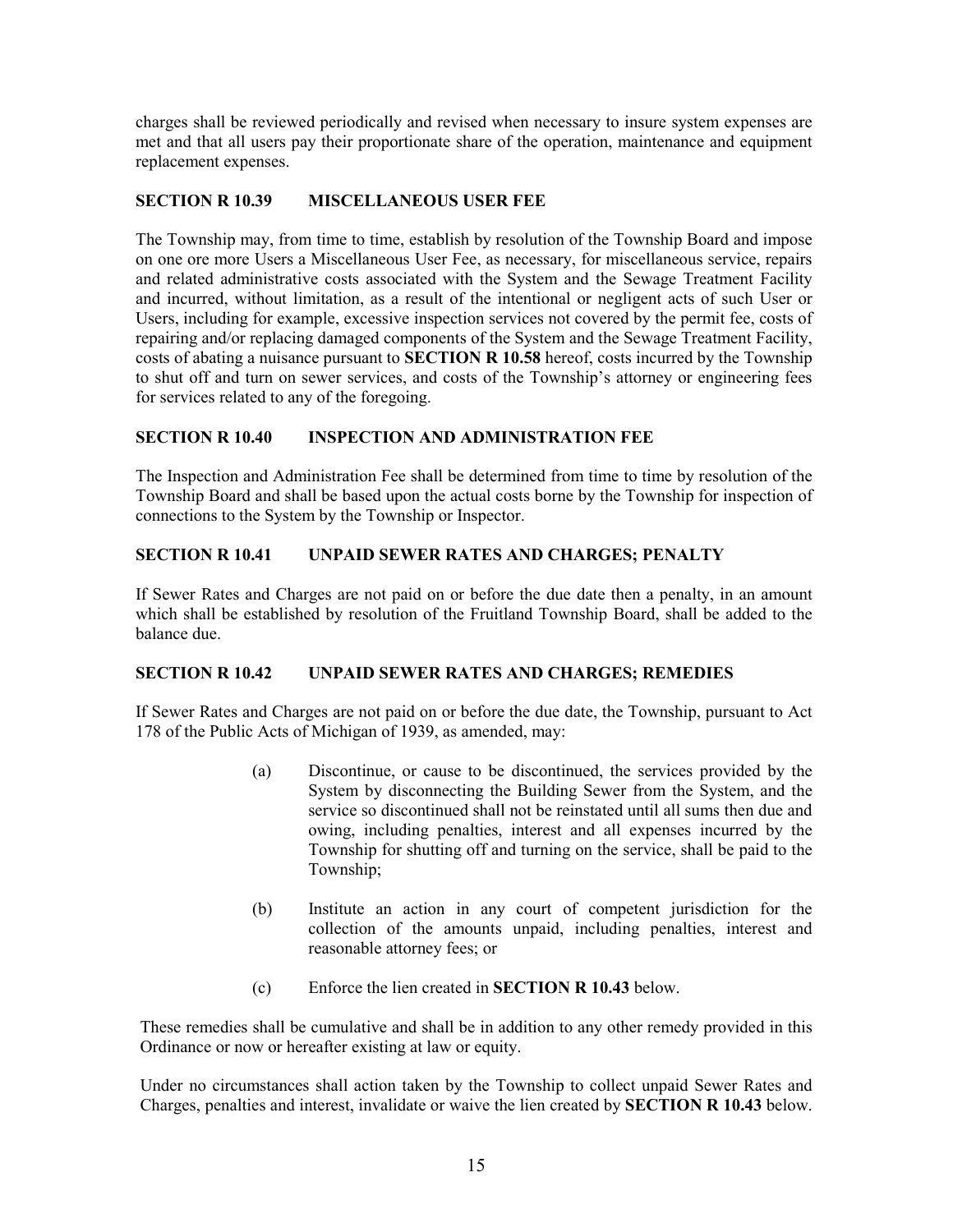Before disconnecting service, the Township shall give thirty (30) days written notice to the User at the last known address according to the Township records and the Township Tax Assessment Roll. The notice shall inform the User that the User may request an informal hearing to present reasons why service should not be disconnected.

# SECTION R 10.43 LIEN

The Sewer Rates and Charges shall be a lien on the respective premises served by the System. Whenever any Sewer Rates and Charges shall remain unpaid on November 1, they shall be considered delinquent. The Township shall certify all delinquent Sewer Rates and charges and penalties thereon each years as of November 10, to the tax assessing officer of the Township, who shall enter the delinquent Sewer Rates and Charges, interest and penalties, together with an additional penalty equal to 15% of the total, upon the next tax roll as a charge against the premises affected and such charge shall be collected and the lien thereon enforced in the same manner as ad valorem property taxes levied against such premises.

# SECTION R 10.44 NO FREE SERVICE

No free service shall be furnished by the System to any Person, public or private, or to any public agency or instrumentality.

# SECTION R 10.45 RENTAL PROPERTIES

A lien shall not attach for Sewer Rates and Charges to a Premises which is subject to a legally executed lease that expressly provides that the tenant (and not the landlord) of the premises or a dwelling unit thereon shall be liable for payment of Sewer Rates and Charges, effective for services which accrue after the date an affidavit is filed by the landlord with the Township. This affidavit shall include the names and addresses of the parties, the expiration date of the lease and an agreement by the landlord to give the Township thirty (30) days written notice of any cancellation, change in or termination of the lease. The filing of the affidavit by the landlord shall be accompanied by a true copy of the lease and a security deposit in the amount equal to the User Charge for the preceding annual billings. Upon the failure of the tenant to pay the Sewer Rates and Charges when due, the security deposit shall be applied by the Township against the unpaid balance, including interest and penalties. The tenant shall immediately make sufficient payment to the Township to cover the amount of the security deposit so advanced. Upon the failure of the tenant to do so within ten (10) days of said advance, the penalties, rights and remedies set forth in SECTION R 10.41 and SECTION R 10.42 of this ordinance shall be applicable with respect to the unpaid Sewer Rates and Charges, including interest and penalties. The security deposit shall be held by the Township without interest and shall be returned to the landlord upon proof of termination of the lease.

# SECTION R 10.46 CANCELLATION OF PERMITS; DISCONNECTION OF **SERVICE**

Applications for connection permits may be canceled and/or sewer service disconnected by the Township for any violation of any part of this Ordinance, including, without limitation, any of the following reasons:

> (a) Misrepresentation in the permit application as to the nature or extent of the property to be serviced by the System.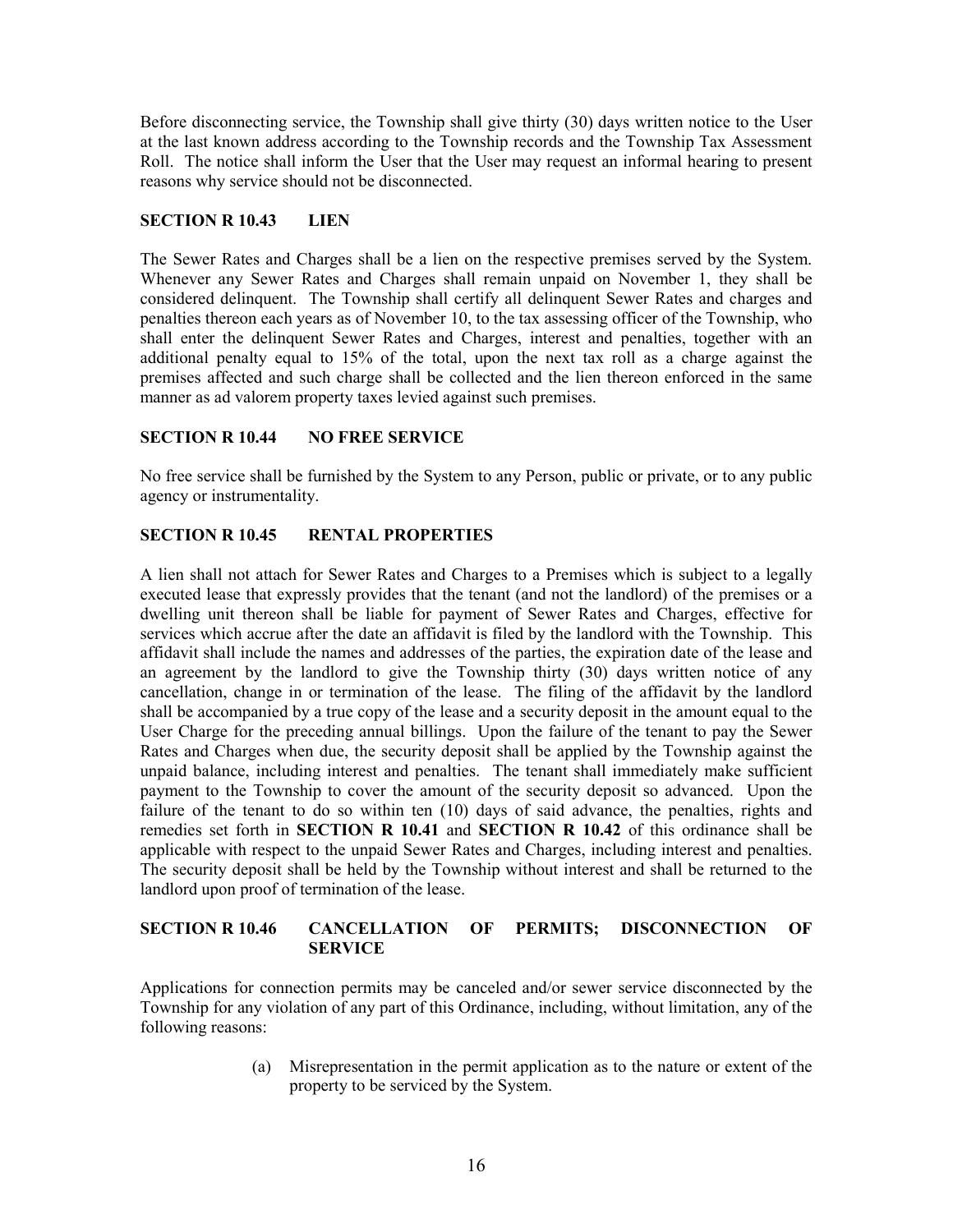- (b) Nonpayment of Sewer Rates and Charges.
- (c) Failure to keep Building Sewers and Control Manholes in a suitable state of repair.
- (d) Discharges in violation of this Ordinance.
- (e) Damage to any part of the System.

## SECTION R 10.47 SECURITY DEPOSIT

If the sewer service supplied to a User has been disconnected for nonpayment of Sewer Rates and Charges, service shall not be reestablished until all delinquent Sewer Rates and Charges, interest and penalties, and the turn on charge has been paid. The Township may, as a condition to reconnecting said service, request that a sum equal to the User Charge for the preceding four billing periods be placed on deposit with the Township for the purpose of establishing or maintaining any User's credit. Said deposit shall not be considered in lieu of any future billing for Sewer Rates and Charges. Upon the failure of the User to pay the Sewer Rates and Charges when due, the security deposit shall be applied by the Township against the unpaid balance, including interest and penalties. The User shall immediately make sufficient payment to the Township to reinstate the amount of the security deposit so advanced. Upon the failure of the User to do so within ten (10) days of said advance, the penalties, rights and remedies set forth in SECTION R 10.41, R 10.42 and R 10.45 of this Ordinance shall be applicable when respect to any unpaid Sewer Rates and Charges, including interest and penalties. The security deposit shall be held by the Township without interest and shall be returned to the User upon continued timely payments by the User of all Sewer Rates and Charges as and when due, for a minimum of four consecutive quarters.

## SECTION R 10.48 BILLING ADDRESS

Bills and notices relating to the conduct of the business of the Township will be mailed to the User at the address listed on the permit application filed pursuant to **SECTION R 10.21** unless a change of address has been filed in writing at the business office of the Township; and the Township shall not otherwise be responsible for delivery of any bill or notice, nor will the User be excused from non-payment of a bill or from any performance required in said notice.

## SECTION R 10.49 INTERRUPTION OF SERVICE; CLAIMS

The Township shall make all reasonable efforts to eliminate interruption of service, and when such interruption occurs, will endeavor to reestablish service with the shortest possible delay. Whenever service is interrupted for purpose of working on the System, all Users affected by such interruption will be notified in advance whenever it is possible to do so. The Township shall, in no event, be held responsible for claims made against it by reason of the breaking of any mains or service pipes, or by reason of any other interruption of the service caused by the breaking of machinery or stoppage for necessary repairs; and no person shall be entitled to damages nor have any portion of payment refunded for any interruption.

#### SECTION R 10.50 ESTIMATED RATES; SUFFICIENCY

The User Charges established shall be sufficient to provide for the Cost of Operation and Maintenance and payment of Debt of the System and as are necessary to preserve the same in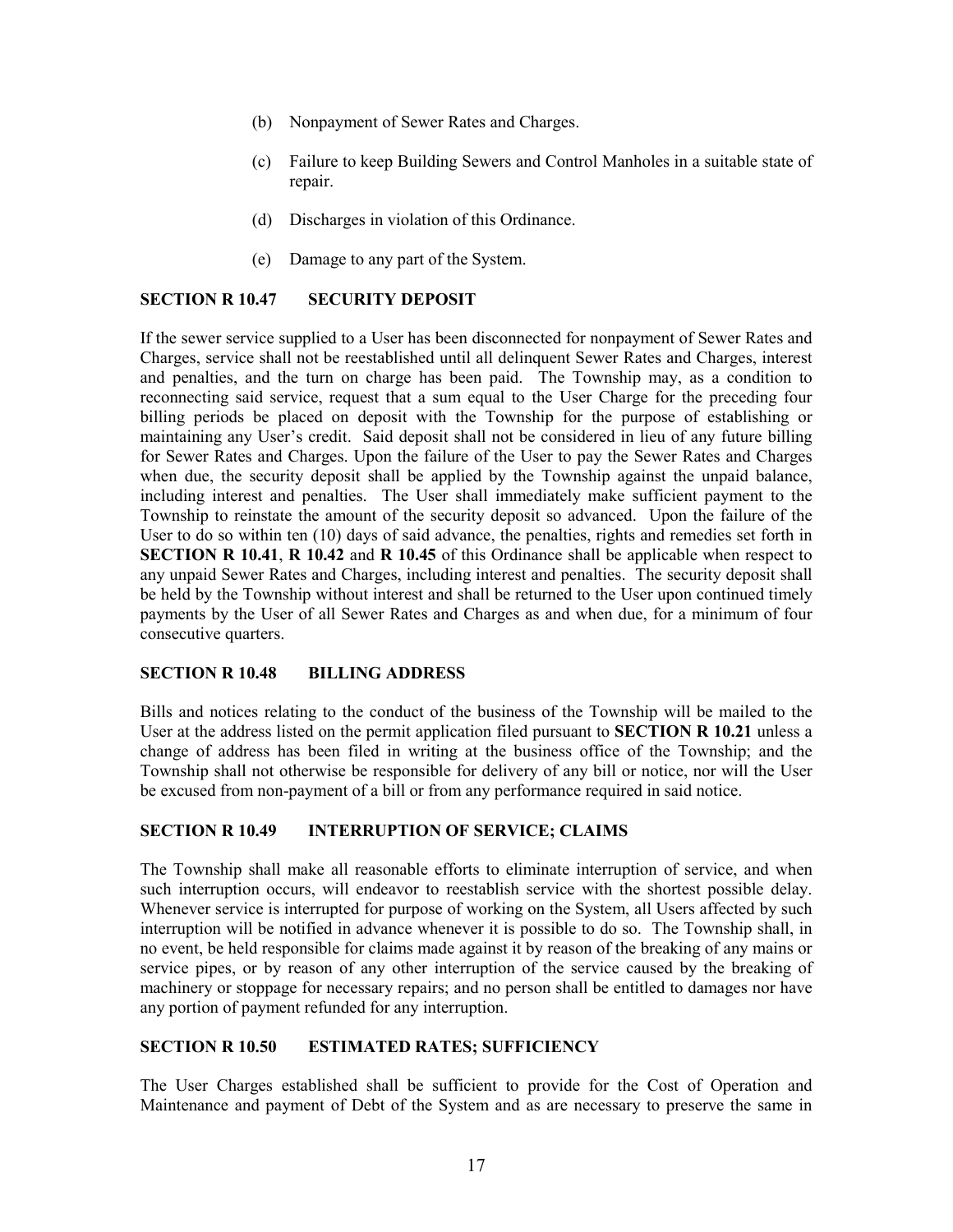good repair and working order. Such rates shall be fixed and revised by resolution of the Township Board from time to time as may be necessary to produce these amounts.

# SECTION R 10.51 REVENUES; DEPOSITORY

The revenues of the System shall be collected and deposited by the Township and, after payment to the County for costs incurred by the County in accordance with the County Agreement, may be maintained in separate accounts for the System. All moneys belonging to any of the System accounts may be kept in one bank account.

# SECTION R 10.52 INVESTMENT OF FUNDS

Moneys in any fund or account established by the provisions of this Ordinance may be invested in the manner provided in the Township Investment Policy, subject to the limitations set forth in Act 94, Public Acts of Michigan of 1933, as amended. Income received from such investments shall be credited to the fund from which said investments were made.

# SECTION R 10.53 NOTICE AND CLAIM PROCEDURES APPLICABLE TO OVERFLOW OR BACKUP OF THE PUBLIC SEWER SYSTEM

This section has been adopted in accordance with Act 222 of the Public Acts of Michigan of 2001 ("Act 222") to set forth the notice and claim procedures applicable to an overflow or backup of the Public Sewer System, which, as defined in Act 222, shall be referred to for purposes of this Section as a "Sewage Disposal Event"). To afford property owners, individuals and the Township greater efficiency, certainty and consistency in the provision of relief for damages or physical injuries caused by a Sewage Disposal System Event, the Township and any Person making a claim for economic damages, which, as defined in Act 222, shall be referred to for purposes of this Section as a "Claimant", shall follow the following procedures:

- (a) A Claimant is not entitled to compensation unless the Claimant notifies the Township of a claim of damage or physical injury, in writing, within 45 days after the date the damage or physical injury was discovered by the Claimant, or in the exercise of reasonable diligence should have discovered by the Claimant.
- (b) The written notice under subsection (a) shall contain the Claimant's name, address, and telephone number, the address of the affected property, the date of discovery of any property damages or physical injuries, and a brief description of the claim. As part of the description of the claim, the Claimant shall submit an explanation of the Sewage Disposal System Event and reasonable proof of ownership and the value of any damaged personal property. Reasonable proof of ownership ant he purchase price or value of the property may include testimony or records. Reasonable proof of the value of the property may also include photographic or similar evidence.
- (c) The written notice under subsection (a) shall be sent to the Township Supervisor, who is hereby designated as the individual at the Township to receive such notices pursuant to Section 19 of Act 222.
- (d) If a Claimant who owns or occupies affected property notifies the Township orally or in writing of a Sewage Disposal System Event before providing a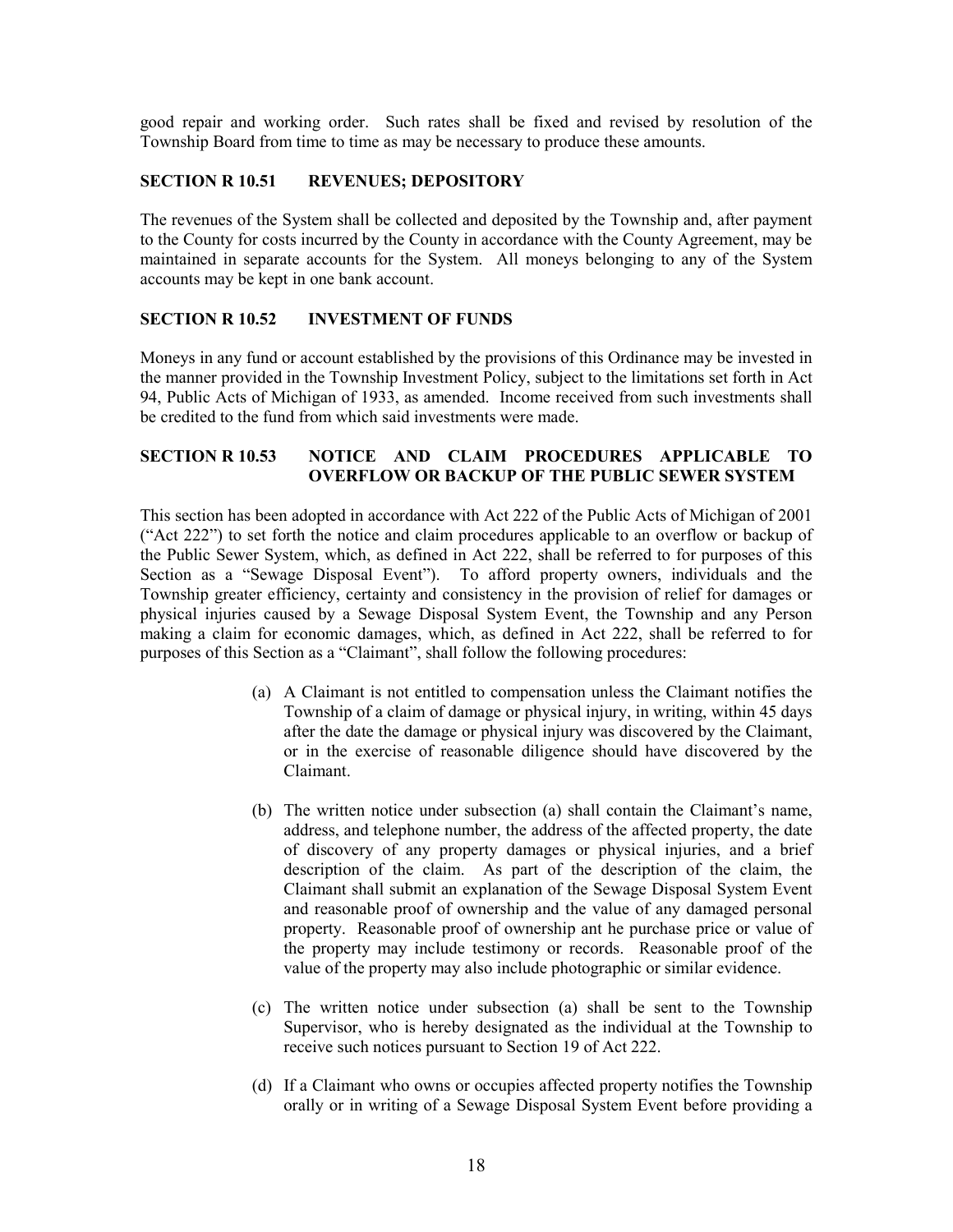notice of claim that complies with subsections (a), (b) and (c), the Township Supervisor shall provide the Claimant with a written explanation of the notice requirements of subsections (a), (b) and (c) sufficiently detailed to allow the Claimant to comply with said requirements.

- (e) If the Township is notified of a claim under subsection (a) and the Township believes that a different or additional governmental agency may be responsible for the claimed property damages or physical injuries, the Township shall notify the contacting agency of each additional or different governmental agency of that fact, in writing, within 15 business days after the date the Township receives the Claimant's notice under subsection (a).
- (f) If the Township receives a notice from a Claimant, the Township may inspect the damaged property or investigate the physical injury. A Claimant or the owner or occupant of affected property shall not unreasonably refuse to allow the Township or its duly authorized representatives to inspect damaged property or investigate a physical injury.
- (g) Prior to a determination of payment or compensation by the Township, the Claimant shall provide to the Township additional documentation and proof that:
	- (1) At the time of the Sewage Disposal System Event, the Township owned or operated, or directly or indirectly discharged into, that portion of the Public Sewer System that allegedly caused damage or physical injury;
	- (2) The Public Sewer System had a defect;
	- (3) The Township knew, or in the exercise of reasonable diligence, should have known, about the defect in the Public Sewer System;
	- (4) The Township, having the legal authority to do so, failed to take reasonable steps in a reasonable amount of time to repair, correct or remedy the defect in the Public Sewer System; and
	- (5) The defect in the Public Sewer System was a proximate cause that was 50% or more of the cause of the Sewage Disposal System Event and the property damage or physical injury.
- (h) Prior to a determination of payment of compensation by the Township, the Claimant shall also provide to the Township additional documentation and proof that neither of the following were a proximate cause that was 50% or more of the cause of the Sewage Disposal System Event:
	- (1) An obstruction in a Building Drain or a Building Sewer that was not caused by the Township; or,
	- (2) A connection of the affected premises, including, but not limited to, a footing drain, sump system, surface drain, gutter, down spout or connection of any other sort that discharge any storm water, surface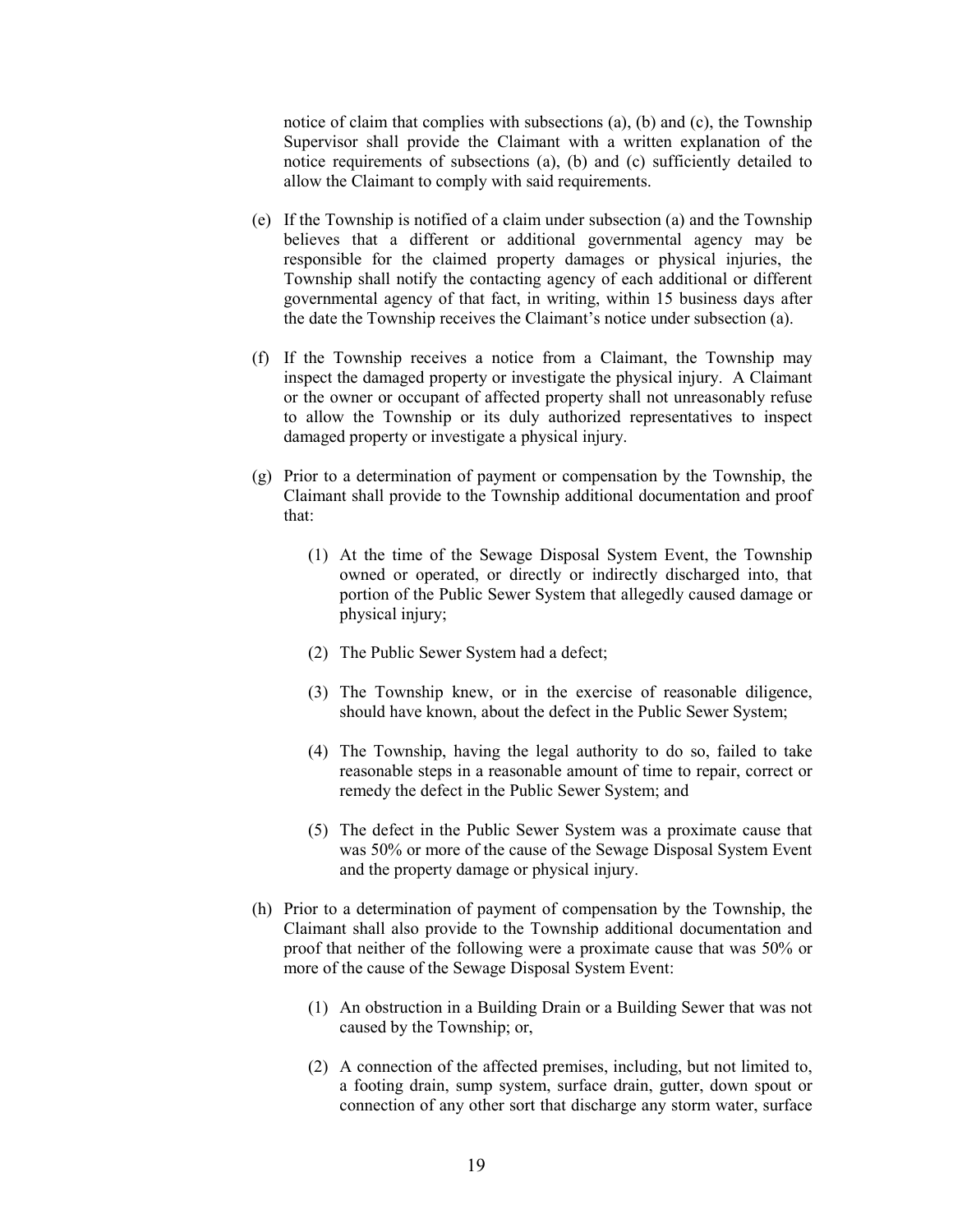water, ground water, roof runoff, sub surface drainage, cooling water, unpolluted air conditioning water or unpolluted industrial process waters to the Public Sewer System.

- (i) If the Township and a Claimant do not reach an agreement on the amount of compensation for the property damages or physical injury within 45 days after the receipt of notice under subsection (a), the Claimant may institute a civil action in accordance with Act 222.
- (j) To facilitate compliance with this Section, the Township shall make available to the public information about the notice and claim procedures under this Section.
- (k) The notice and claim procedures set forth in this Section shall be applicable to a Sewage Disposal System Event involving the Public Sewer System.
- (l) The Township does not own or operate any Storm Sewer, Storm Drain or combined sewer and, accordingly, the notice and claim procedures set forth in this Section, with the exception of subsection (e), do not apply to a Sewage Disposal System Event involving a Storm Sewer, Storm Drain or a combined sewer.
- (m) In the event of a conflict between the notice and claim procedures set forth in this Section and the specific requirements of Act 222, the specific requirements of Act 222 shall control.
- (n) As provided in Section 19(7) of Act 222, the notice and claim procedures of this Section do not apply to claims for non-economic damages (as defined in Act 222) arising out of a Sewage Disposal System Event.
- (o) Any word, term or phrase used in this Section, if defined in Act 222, shall have the same meaning provided under Act 222.

## SECTION R 10.54 INSPECTION BY TOWNSHIP

The duly authorized representatives, employees or agents of the Township, including, but not limited to, the Township Supervisor, the Township's engineer, the Inspector or his/her designee, the Health Department, authorized County officials, and representatives of the MDEQ bearing proper identification shall be permitted to enter at any time during reasonable or usual business hours in and upon all properties served by the System for the purposes of inspection, observation, measurement, sampling, testing and emergency repairs in accordance with the provisions of this Ordinance. Any Person who applies for and receives sewer services from the Township shall be deemed to have given consent for all such activities including entrance upon that Person's property.

#### SECTION R 10.55 DAMAGE TO SYSTEM

No unauthorized Person shall maliciously, willfully, or negligently break, damage, destroy, uncover, deface, or tamper with, climb upon, or enter into any structure, appurtenance, or equipment of the Public Sewer.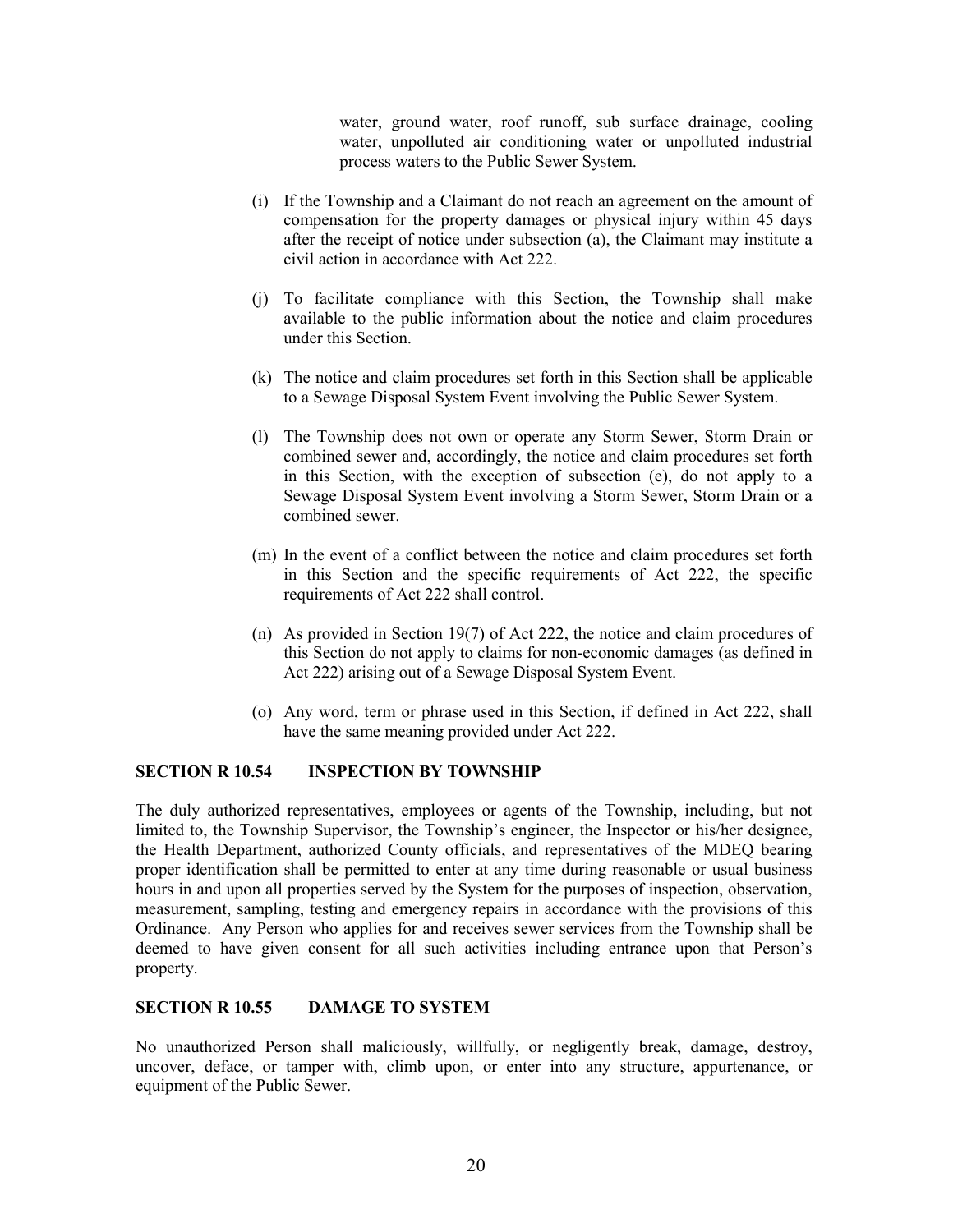#### SECTION R 10.56 NOTICE TO CEASE AND DESIST

Except for violations of SECTION R 10.55 hereof, any Person found to be violating any provision of this Ordinance shall be served by the Township with written notice stating the nature of the violation and providing a reasonable time limit for the satisfactory correction thereof. The offender shall, within the period of time stated in such notice, permanently cease all violations.

#### SECTION R 10.57 CIVIL INFRACTION

Any violation of SECTION R 10.55, or any violation beyond the time limit provided for in SECTION R 10.56, shall be a municipal civil infraction. Each day that such violation occurs shall constitute a separate offense. Any person violating any of the provisions of this Ordinance shall, in addition, become liable for any expense, including reasonable attorney fees, loss, or damage occasioned because of such violation.

#### SECTION R 10.58 NUISANCE; ABATEMENT

Any Nuisance or any violation of this Ordinance is deemed to be a nuisance per se. The Township in the furtherance of the public health may enforce the requirements of this Ordinance by injunction or other remedy and is hereby empowered to make all necessary repairs or take other corrective action necessitated by such nuisance or violation. The Person who violated the Ordinance or permitted such nuisance or violation to occur shall be responsible for the Township for the costs and expenses, including reasonable attorney fees, incurred by the Township in making such repairs or taking such action as a Miscellaneous User Fee.

#### SECTION R 10.59 LIABILITY FOR EXPENSES

Any person violating any of the provisions of this Ordinance shall become liable to the Township and their authorized representatives for any expense, including reasonable attorney's fees, loss, or damage incurred by the Township by reason of such violation.

## SECTION R 10.60 REMEDIES ARE CUMULATIVE

The remedies provided by this Ordinance shall be deemed to be cumulative and not mutually exclusive with any other remedies available to the Township.

#### SECTION R 10.61 REPEAL OF CONFLICTS

All ordinances or parts of ordinances in conflict herewith and relating to the Public Sewer are hereby repealed.

## SECTION R 10.62 SEVERABILITY

The validity of any section, clause, sentence, or provision of this Ordinance shall not affect the validity of any other part of this Ordinance which can be given effect without such invalid part or parts.

#### SECTION R 10.63 STATE AND FEDERAL LAW REQUIREMENTS

If any provision of applicable state or federal law imposes great restrictions than are set forth in this Ordinance then the provisions of such state or federal law shall control.